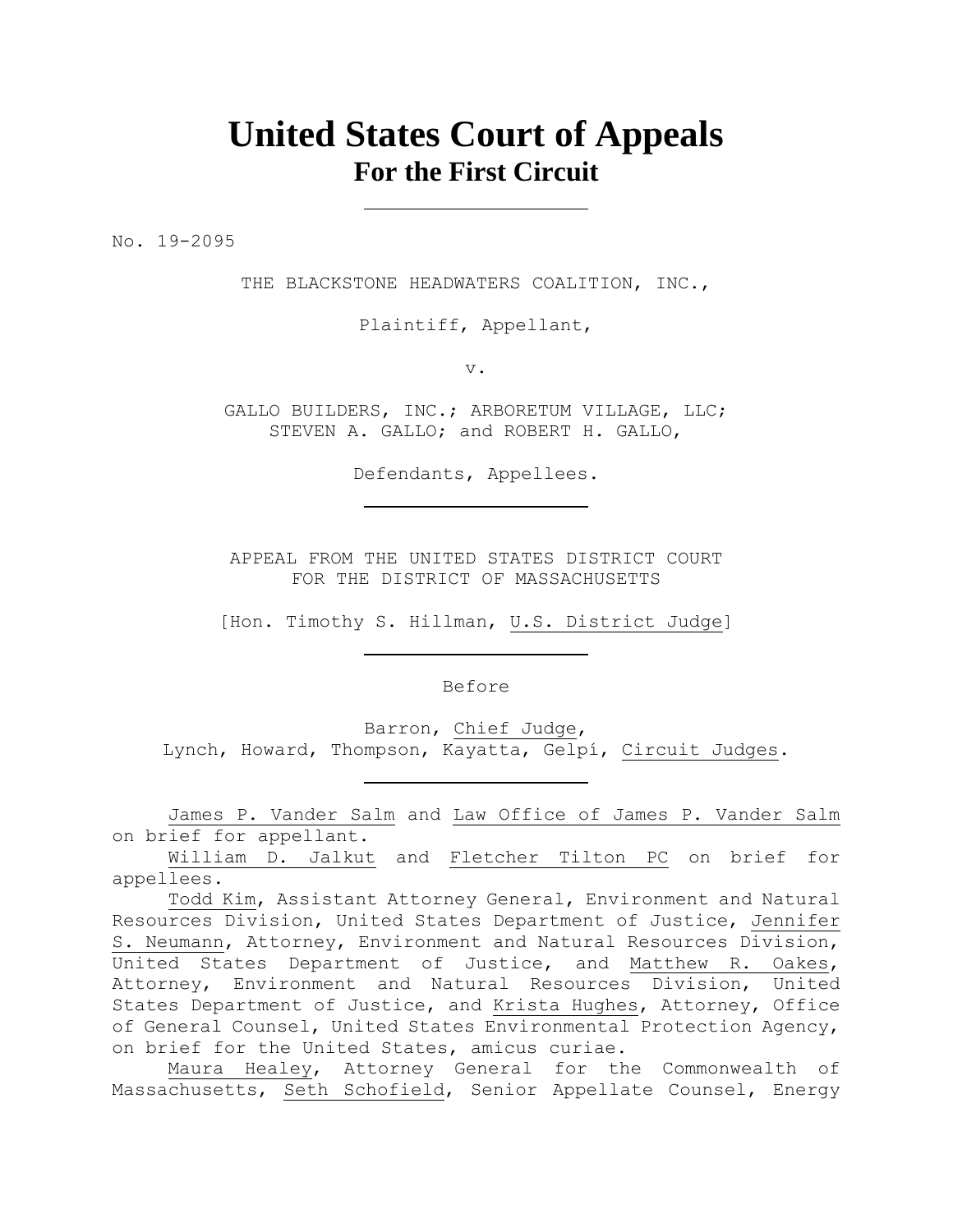and Environment Bureau, Office of the Attorney General of Massachusetts, Nora J. Chorover, Assistant Attorney General, Environmental Protection Division, Office of the Attorney General of Massachusetts, and Emily K. Mitchell, Assistant Attorney General, Environmental Protection Division, Office of the Attorney General of Massachusetts, on brief for the Commonwealth of Massachusetts, amicus curiae.

Charles C. Caldart and Matthew J. Donohue on brief for National Environmental Law Center, amicus curiae.

Opinion En Banc

April 28, 2022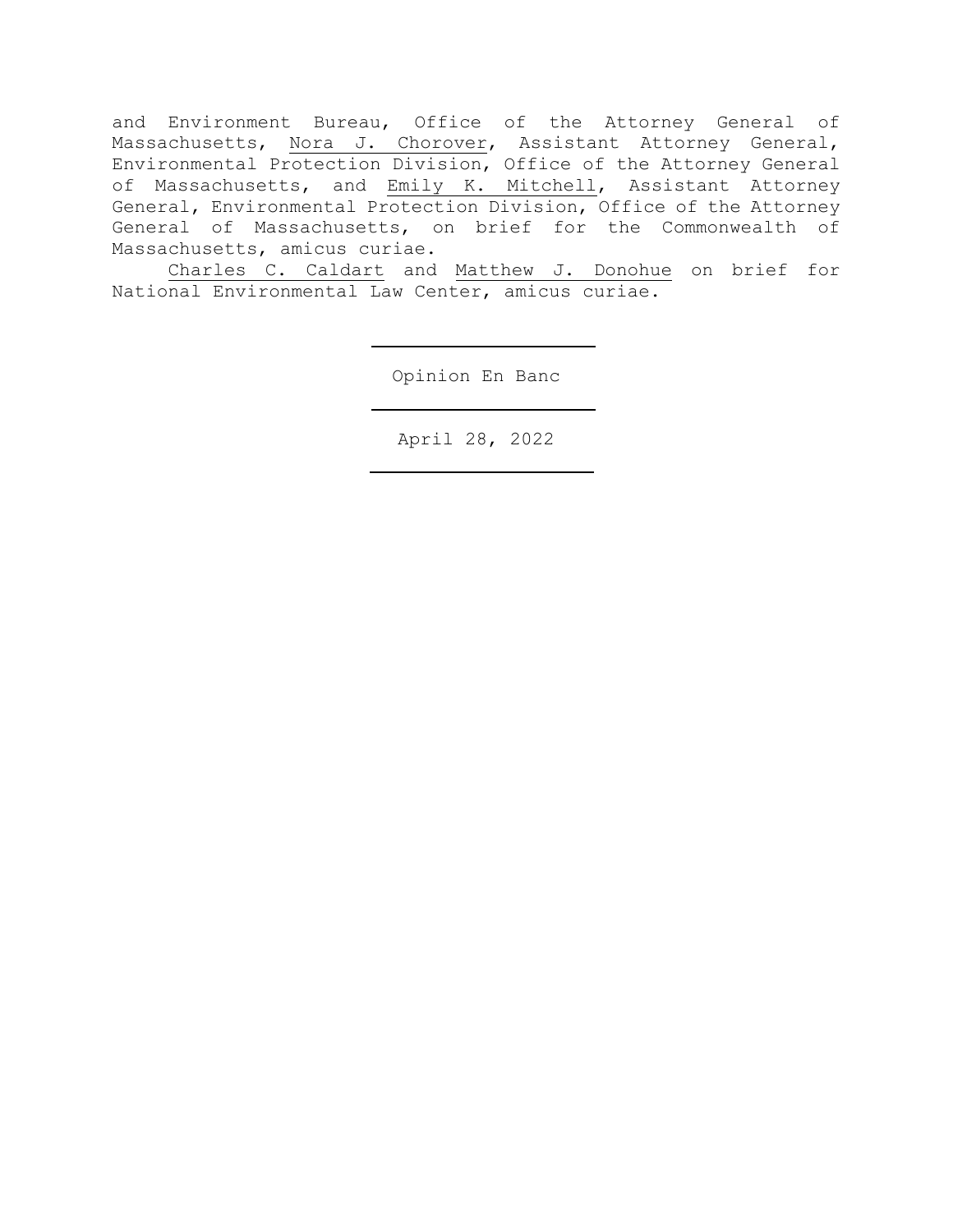**BARRON, Chief Judge.** Section 1319(g)(6)(A) of Title 33 of the United States Code places a limitation on citizen suits that are brought to enforce the Federal Water Pollution Control Act, better known as the Clean Water Act, 33 U.S.C. § 1251 et seq. ("CWA"). The question that we confront here concerns whether that limitation precludes not only a citizen suit that seeks to apply a "civil penalty" to a defendant for an ongoing violation of the CWA but also one that seeks to obtain declaratory or prospective injunctive relief from such a violation.

A panel of this court held in North and South Rivers Watershed Ass'n v. Town of Scituate, 949 F.2d 552, 557-58 (1st Cir. 1991), that the limitation on citizen suits that § 1319(g)(6)(A) establishes does have that broad reach. A panel of this court then relied on that holding in this case in affirming the grant of summary judgment against Blackstone Headwaters Coalition ("Blackstone"), a Massachusetts-based, non-profit environmental organization whose mission "is to restore and protect water quality and wildlife habitat in the Blackstone River," in its CWA citizen suit against various defendants involved in the development of a construction site in Worcester, Massachusetts. See Blackstone Headwaters Coal., Inc. v. Gallo Builders, Inc., 995 F.3d 274, 293 (1st Cir.), vacated, 15 F.4th 1179 (1st Cir. 2021).

- 3 -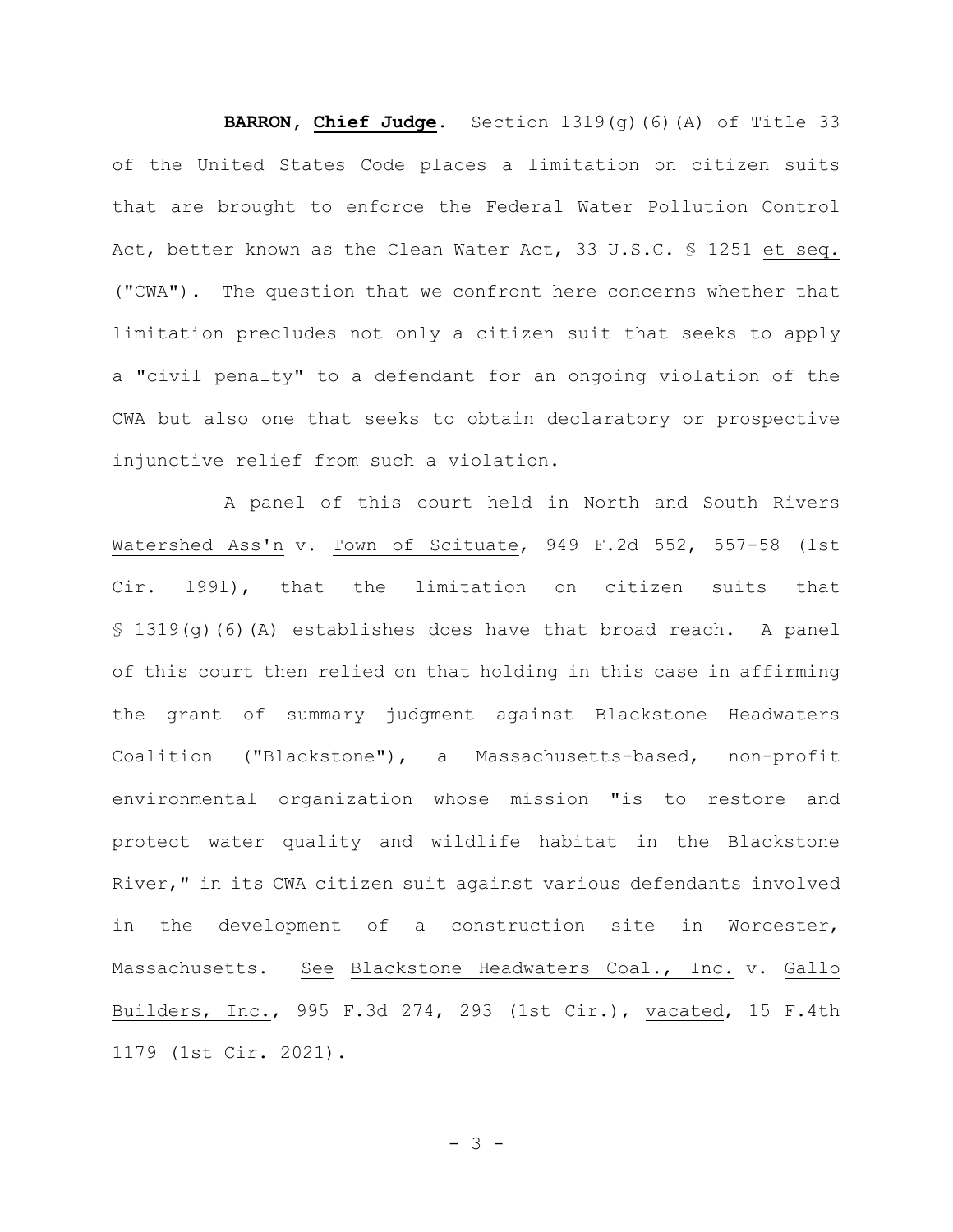Blackstone thereafter requested that we reconsider our decision in Scituate en banc, and we granted the petition and vacated the panel opinion in this case. See Blackstone Headwaters, 15 F.4th 1179. Having now carefully reconsidered our ruling in Scituate, we hold that it construed the scope of  $\frac{1}{5}$  1319(q)(6)(A)'s limitation on citizen suits too broadly. We thus now hold that, contrary to Scituate, the limitation set forth in  $\{$  1319(q)(6)(A) bars only a citizen suit that seeks to apply a civil penalty for an ongoing violation of the CWA and not a citizen suit for declaratory and prospective injunctive relief to redress an ongoing violation of the CWA. Accordingly, we reverse in part the grant of summary judgment against Blackstone as to Count II of its complaint.

In addition, for reasons that we set forth in our nowvacated panel opinion in this case, we affirm the grant of summary judgment to the defendants as to Count II of Blackstone's complaint insofar as the grant of summary judgment pertains to Blackstone's request for a civil penalty to be applied to the defendants. See Blackstone Headwaters, 995 F.3d at 292-93. Finally, for reasons that we also set forth in the now-vacated panel opinion in this case, we reverse the grant of summary judgment as to Count I of Blackstone's complaint. See id. at 293-94.

 $- 4 -$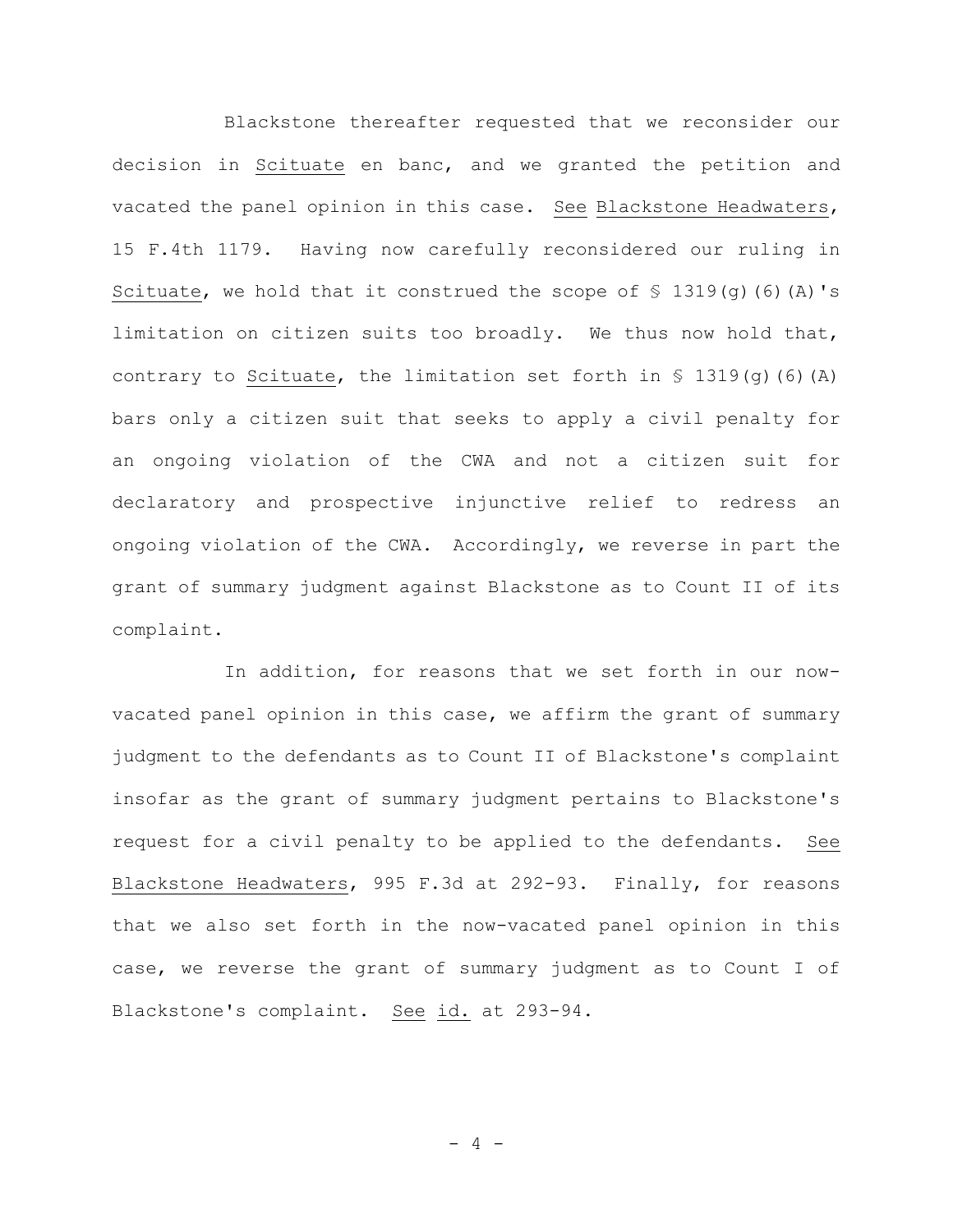We refer the reader to the now-vacated panel opinion for a detailed recounting of the events that precipitated Blackstone's suit and the procedural history that led to the appeal from the summary judgment rulings below. Id. at 278-81. We refer the reader as well to that now-vacated panel opinion for the reasoning, which we hereby adopt as our own, explaining why the grant of summary judgment to the defendants as to Count I must be reversed. Id. at 293-94.

Our focus in what follows is solely on Count II of Blackstone's complaint. Moreover, our particular focus as to that count of Blackstone's complaint is on the questions that implicate our ruling in Scituate with respect to the scope of § 1319(g)(6)(A)'s limitation on CWA citizen suits. To set the stage for our analysis of those questions, therefore, we need only provide the relatively brief factual and legal background that is set forth below.

In June 2013, the Massachusetts Department of Environmental Protection ("MassDEP") issued a Unilateral Administrative Order ("UAO") to Arboretum Village, LLC, which was involved in the development of the Worcester site. The UAO alleged that Arboretum Village had violated the Massachusetts Clean Water Act ("MCWA"), see Mass. Gen. Laws ch. 131, § 40, by allowing "[d]ischarge of silt-laden runoff . . . from unstable, eroded

**I.**

 $- 5 -$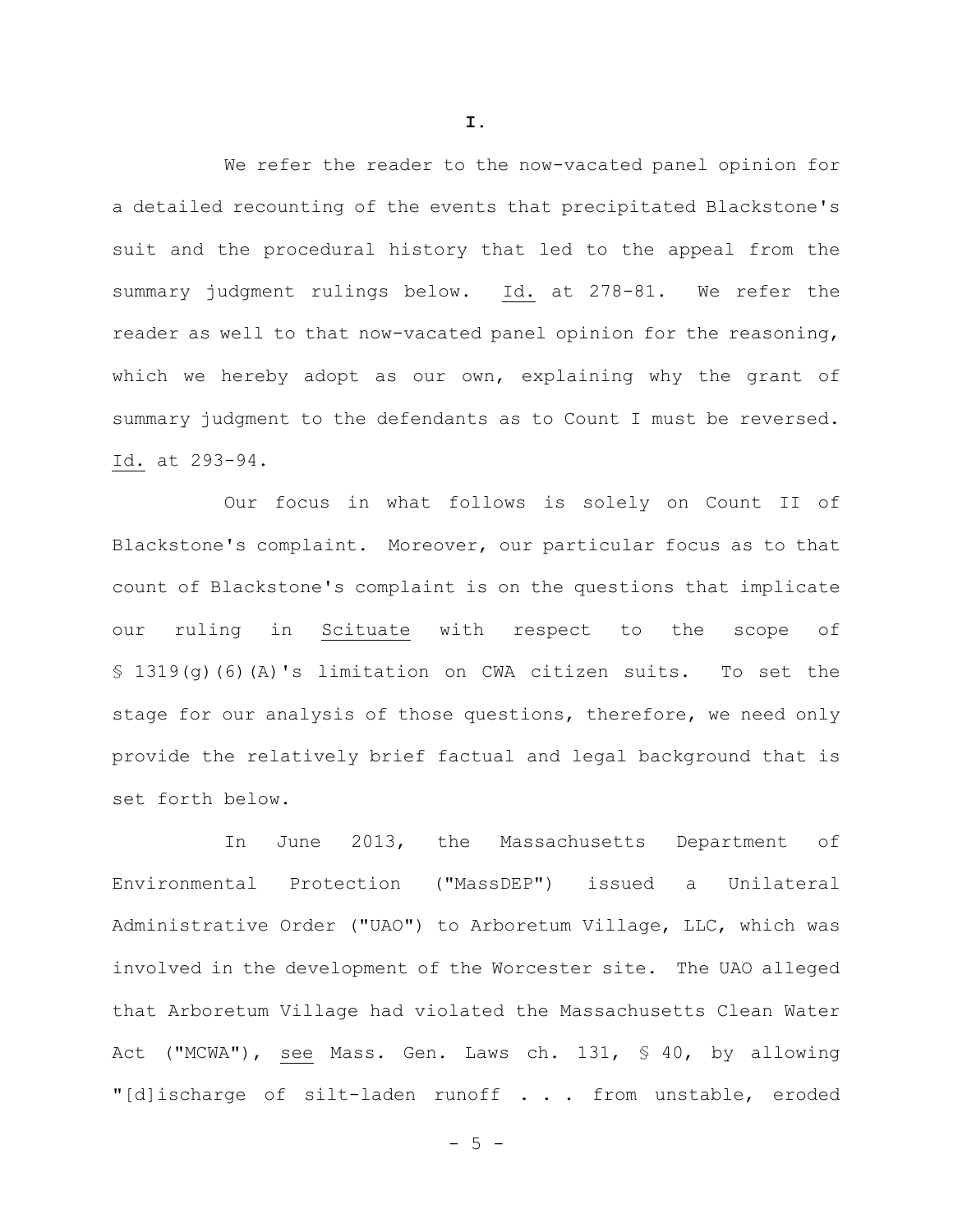suspended soils at" the Worcester site to flow into "an unnamed perennial stream, an intermittent stream . . . and the Blackstone River." The UAO culminated in a settlement between the MassDEP and Arboretum Village

> in the form of an Administrative Consent Order with Penalty ("ACOP"). . . . [U]nder the ACOP, Arboretum Village [was] required, among other things, to "pay an \$8,000.00 civil administrative penalty to the Commonwealth," to undertake certain remedial measures at the site, and to agree to "pay stipulated penalties and/or be subject to additional high level enforcement action from the [MassDEP] if any further discharges of turbid stormwater runoff to wetlands resource areas in excess of 150 [nephelometric turbidity units] occur."

Blackstone Headwaters, 995 F.3d at 279 (third alteration in original).<sup>1</sup>

Almost three years later, on May 6, 2016, Blackstone filed this suit in the United States District Court for the District of Massachusetts. Blackstone's complaint sets forth two counts. Count I alleges that Gallo Builders, Robert Gallo, and Steven Gallo violated 33 U.S.C. §§ 1311(a), 1342, and accompanying regulations, 40 C.F.R. §§ 122.26(b)(14)(x), 122.28, by failing to obtain a Construction General Permit for Gallo Builders from the Environmental Protection Agency ("EPA") for the Worcester site. Count II alleges the violation of 33 U.S.C. §§ 1311(a), (e),

<sup>&</sup>lt;sup>1</sup> A nephelometric turbidity unit is a "measure of water turbidity taken with an instrument that gauges the reflectivity of light off water." Blackstone Headwaters, 995 F.3d at 278 n.3.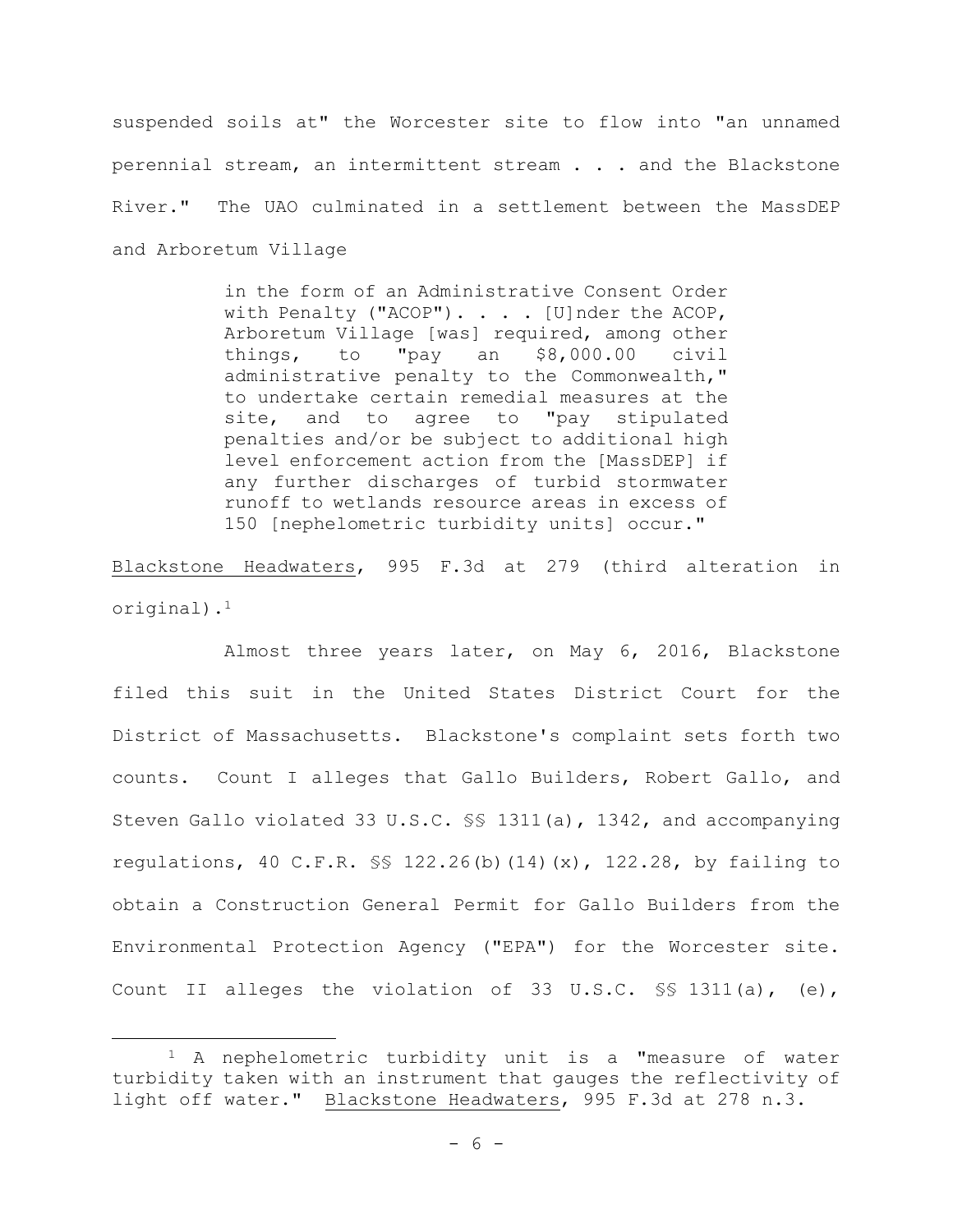1365(f)(1), (7), and 1342 by Arboretum Village, Gallo Builders, Robert Gallo, and Steven Gallo in consequence of their failure to comply with provisions of the Construction General Permit that Arboretum Village had obtained from the EPA due to "longstanding and habitual neglect of erosion and sediment control" at the same site. The complaint seeks both declaratory and injunctive relief, as well as the application of civil penalties against the defendants.

Blackstone brought the suit pursuant to 33 U.S.C. § 1365(a)(1). See generally Friends of the Earth, Inc. v. Laidlaw Env't Servs. (TOC), Inc., 528 U.S. 167, 181 (2000) ("An association has standing to bring suit on behalf of its members when its members would otherwise have standing to sue in their own right, the interests at stake are germane to the organization's purpose, and neither the claim asserted nor the relief requested requires the participation of individual members in the lawsuit."). That provision authorizes "any citizen" to "commence a civil action on his own behalf" against "any person . . . who is alleged to be in violation of . . . an effluent standard or limitation under" the CWA. 33 U.S.C. § 1365(a)(1).

Section 1365(a)(1) provides, however, that such a citizen suit may not be brought under circumstances that are set forth in "subsection (b) of this section and section 1319(g)(6) of this title." The dispute at hand does not implicate "subsection

- 7 -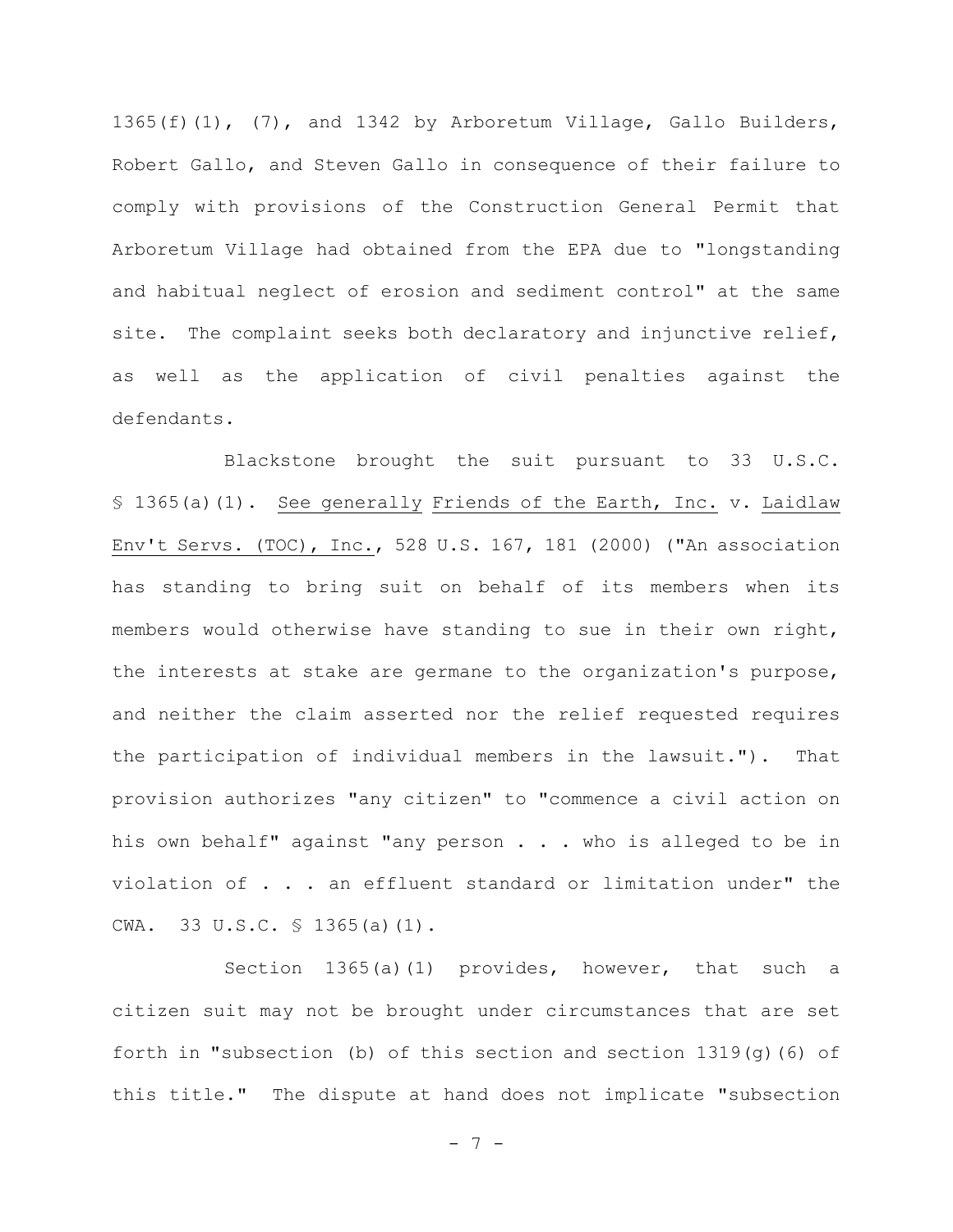(b)," or, as that provision is otherwise known, 33 U.S.C. § 1365(b). But, the dispute at hand does implicate "section 1319(g)(6) of this title," or, at least a portion of it  $-$ - namely,  $$1319(q)(6)(A).$ 

Section  $1319(q)$  (6)(A) is headed, "Limitation on actions under other sections." It provides as follows:

> Action taken by the Administrator or the Secretary, as the case may be, under this subsection shall not affect or limit the Administrator's or Secretary's authority to enforce any provision of this chapter; except that any violation --

> > (i) with respect to which the Administrator or the Secretary has commenced and is diligently prosecuting an action under this subsection,

> > (ii) with respect to which a State has commenced and is diligently prosecuting an action under a State law comparable to this subsection, or

> > (iii) for which the Administrator, the Secretary, or the State has issued a final order not subject to further judicial review and the violator has paid a penalty assessed under this subsection, or such comparable State law, as the case may be,

shall not be the subject of a civil penalty action under subsection(d) of this section or section 1321(b) of this title or section 1365 of this title.

33 U.S.C. § 1319(g)(6)(A) (emphasis added).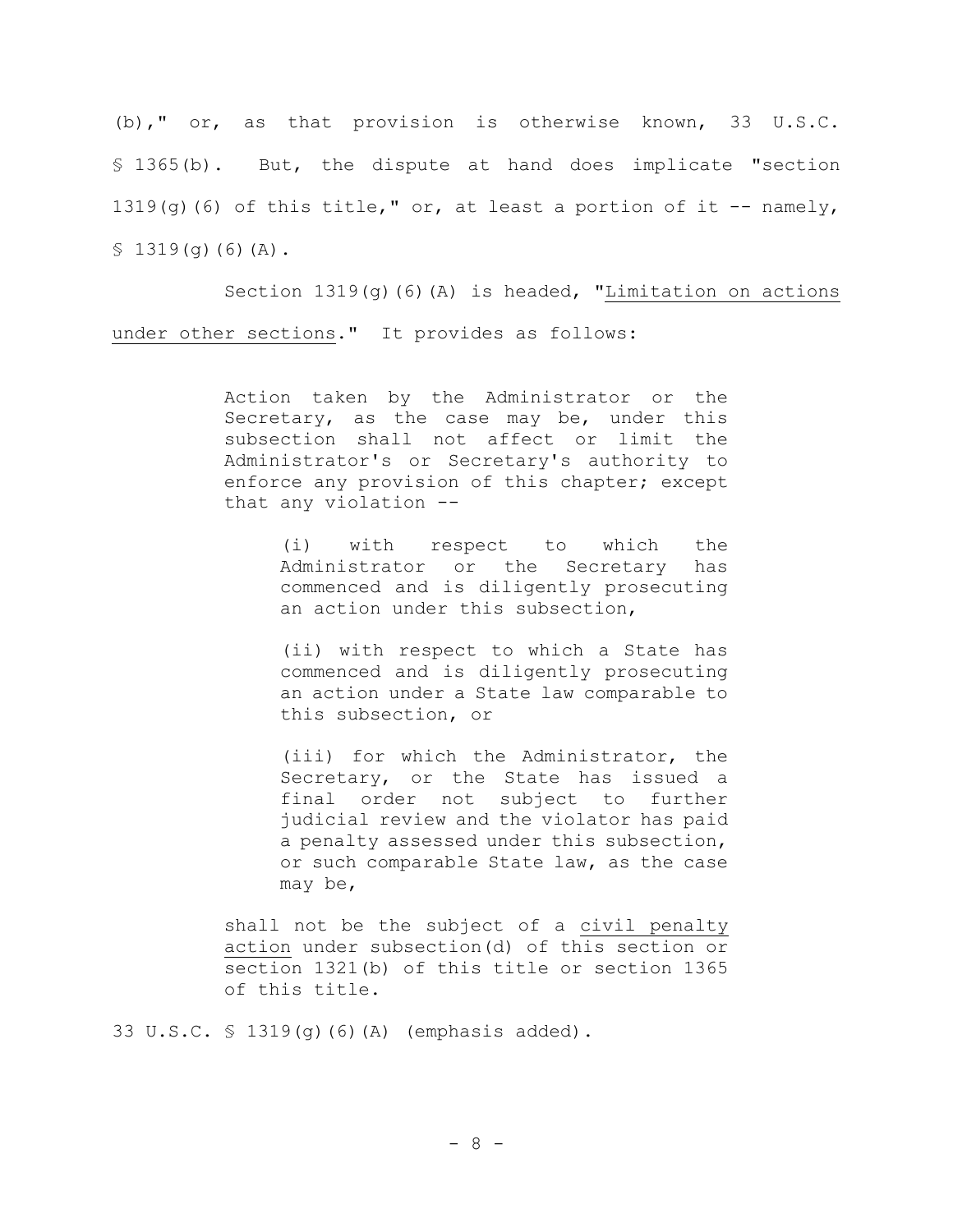In light of the reference to "a civil penalty action" in  $\S$  1319(q)(6)(A), it is notable that the Administrator of the EPA is not the only party that the CWA authorizes to bring a suit to have a court apply a civil penalty for a violation of that statute. See 33 U.S.C. § 1319(d). For, § 1365(a) also provides that a court may "apply any appropriate civil penalties under section 1319(d)" of the CWA in a citizen suit that is brought under that statute.

The amount of any civil penalties that a court may apply in such a citizen suit depends on several factors that are listed in 33 U.S.C. § 1319(d). They include "the seriousness of the violation or violations, the economic benefit (if any) resulting from the violation, any history of such violations, any good-faith efforts to comply with the applicable requirements, the economic impact of the penalty on the violator, and such other matters as justice may require." Id.; see generally Catskill Mountains Chapter of Trout Unlimited, Inc. v. City of New York, 244 F. Supp. 2d 41, 48-54 (N.D.N.Y. 2003). A "civil penalty" may not, however, in any case "exceed \$25,000 per day for each violation." 33 U.S.C. § 1319(d).

In moving for summary judgment on Count II of Blackstone's complaint, the defendants named in that count contended that, with respect to the limitation on § 1365(a)(1) citizen suits that  $\frac{1319}{9}$ (6)(A) sets forth, the MassDEP's enforcement action constituted a "diligent prosecution" under a

- 9 -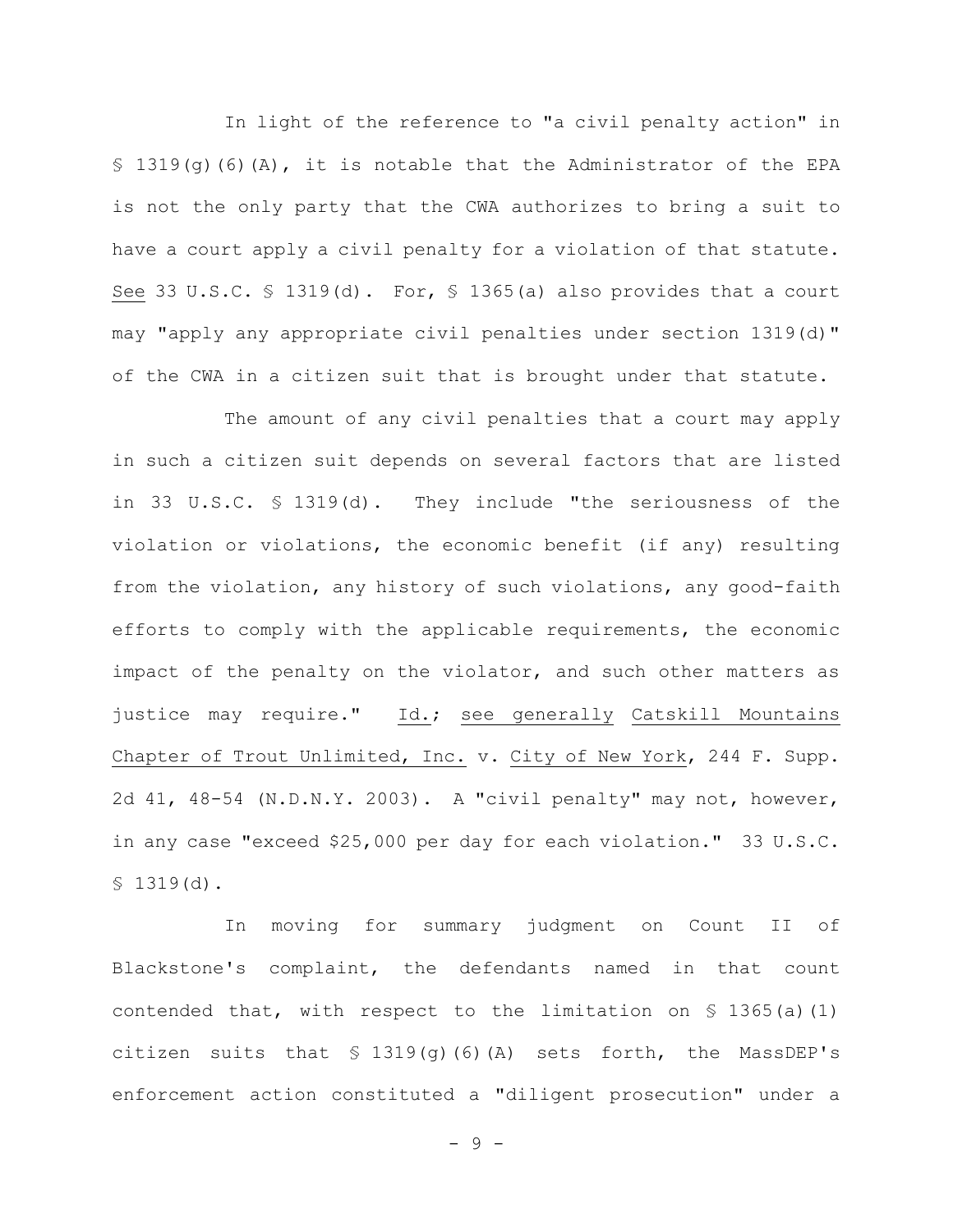state law "comparable" to the CWA for the "same violations" alleged by Count II. Blackstone argued that the MassDEP's enforcement action did not constitute a "diligent prosecution" and did not arise under a state law "comparable" to the CWA.

In an earlier filing, Blackstone also contended that the limitation on citizen suits that § 1319(g)(6)(A) sets forth could not stand in the way of Blackstone's request for either declaratory or prospective injunctive relief -- even if that same limitation otherwise would apply to its citizen suit and so would bar its request to apply civil penalties to the defendants. Blackstone contended that was so because the limitation on citizen suits that § 1319(g)(6)(A) sets forth simply does not reach a citizen suit to the extent that it seeks such declaratory or injunctive relief. Blackstone acknowledged, however, that the District Court was bound by Scituate to reject this latter contention.

The District Court granted summary judgment to the defendants named in Count II of Blackstone's complaint with respect to all the relief that Blackstone had requested in that count. Blackstone Headwaters Coal., Inc. v. Gallo Builders, Inc., No. 4:16-cv-40053, 2018 WL 4696749, at \*2 (D. Mass. Sept. 30, 2018). The District Court did so on the ground that § 1319(g)(6)(A) precluded Blackstone's CWA claim in this count from proceeding -- again, with respect to all the relief that Blackstone had requested -- because the record indisputably showed

 $- 10 -$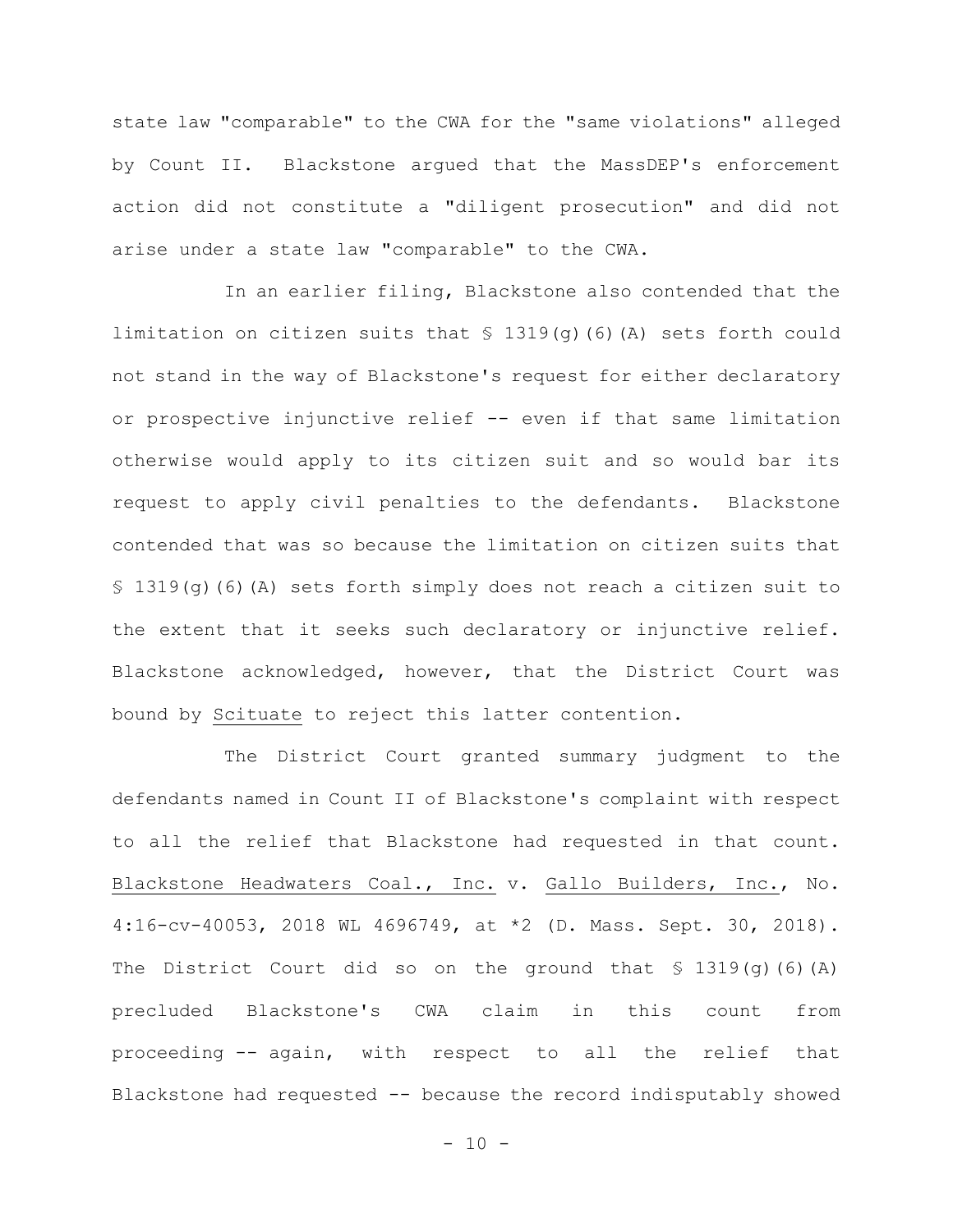that the MassDEP was "diligent[ly] prosecut[ing]" an "enforcement action" for "the [same] violation" alleged in Count II under a state law that is "comparable to" the CWA. Id. at  $*1-2$  (quoting 33 U.S.C. § 1319(g)(6)(A)(ii)).<sup>2</sup>

The defendants named in Count I of Blackstone's complaint moved for summary judgment on that count. Those defendants did so, however, on grounds that did not implicate the limitation on citizen suits that  $\frac{1319}{9}$ (6)(A) sets forth. Here, too, the District Court ruled in favor of the defendants. The District Court did so on the ground that Blackstone failed to allege in Count I of its complaint an actionable violation of the CWA. See Blackstone Headwaters Coal., Inc. v. Gallo Builders, Inc., 410 F. Supp. 3d 299, 303 (D. Mass. 2019).

Blackstone thereafter appealed. As to the District Court's grant of summary judgment to the defendants named in Count II of Blackstone's complaint on that count, Blackstone argued to the panel that the ruling below must be reversed in full because that count did not allege the same violation of a comparable law

<sup>2</sup> We note that the District Court's initial order granting summary judgment to the defendants did not address whether the MassDEP's "diligent prosecution" of Arboretum Village arose under a state law that was "comparable" to the CWA, namely the MCWA. The District Court issued an order subsequent to its grant of summary judgment to the defendants which clarified that the MassDEP did in fact diligently prosecute Arboretum Village under a state law that is comparable to the CWA. See Blackstone Headwaters Coal., Inc. v. Gallo Builders, Inc., No. 4:16-cv-40053, 2018 WL 5795832, at \*1 (D. Mass. Oct. 31, 2018).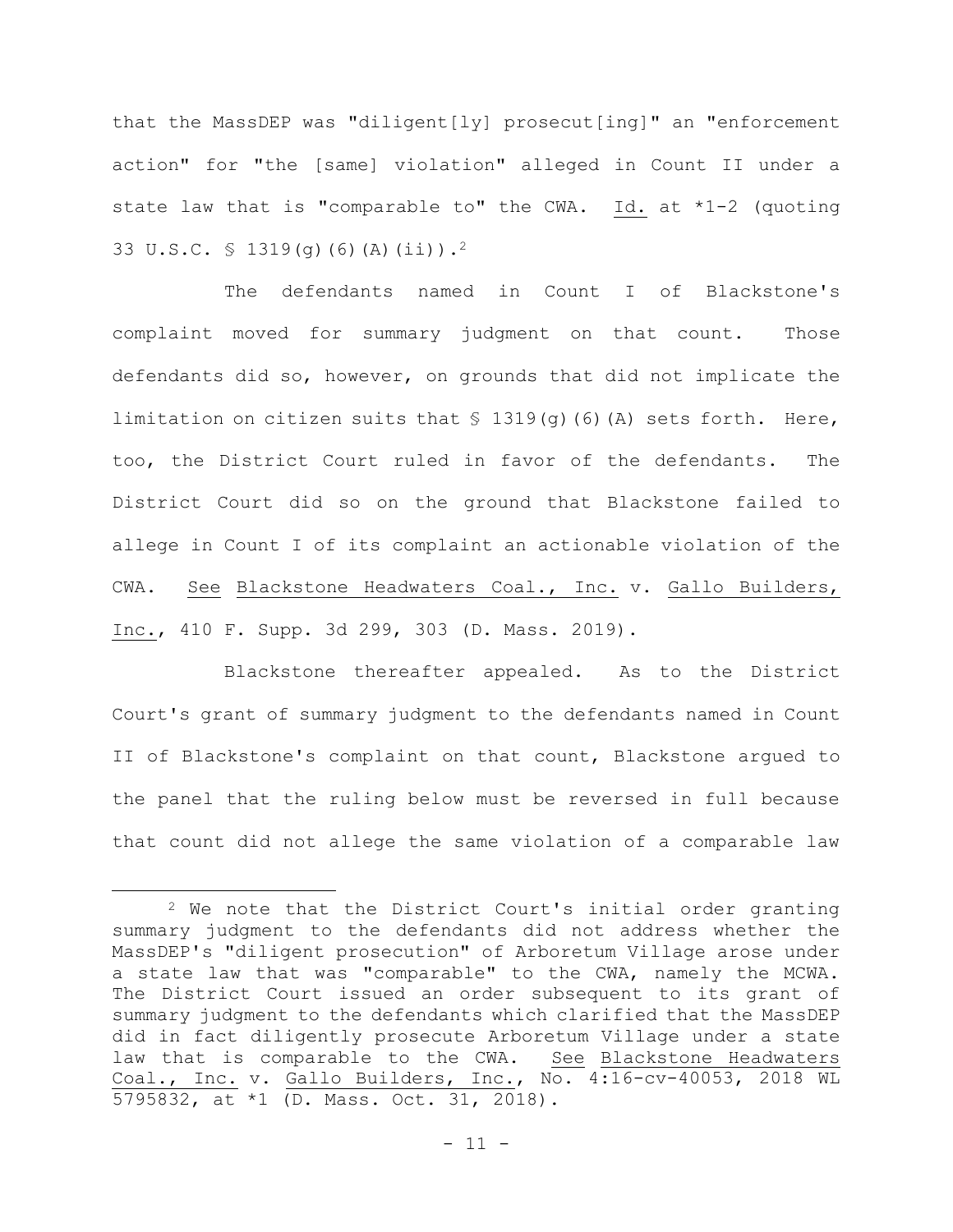that the MassDEP had diligently prosecuted. But, in addition, Blackstone argued that, even if that count did so allege, the limitation on citizen suits in § 1319(g)(6)(A) does not reach Blackstone's request for either declaratory or prospective injunctive relief, because that limitation applies only to a citizen suit to apply a civil penalty. Thus, Blackstone argued on that basis that, at the very least, the grant of summary judgment as to Count II must be reversed with respect to the availability of either declaratory or prospective injunctive relief.

The panel affirmed the grant of summary judgment to the defendants named in Count II as to all the relief that Blackstone had sought in that count based on the limitation on citizen suits that is set forth in  $\S$  1319(g)(6)(A). See Blackstone Headwaters, 995 F.3d at 293. In doing so, the panel rejected -- under the law-of-the-circuit doctrine -- Blackstone's argument that § 1319(g)(6)(A)'s limitation on citizen suits has no application to a citizen suit for declaratory and injunctive relief and instead reaches only a citizen suit to apply a civil penalty. See id.

Blackstone thereafter petitioned this Court for rehearing en banc. It did so on the ground that Scituate was decided incorrectly and should be overruled and that, in consequence, the grant of summary judgment to the defendants named in Count II of Blackstone's complaint on that count must be reversed in substantial part. Blackstone noted in its petition

- 12 -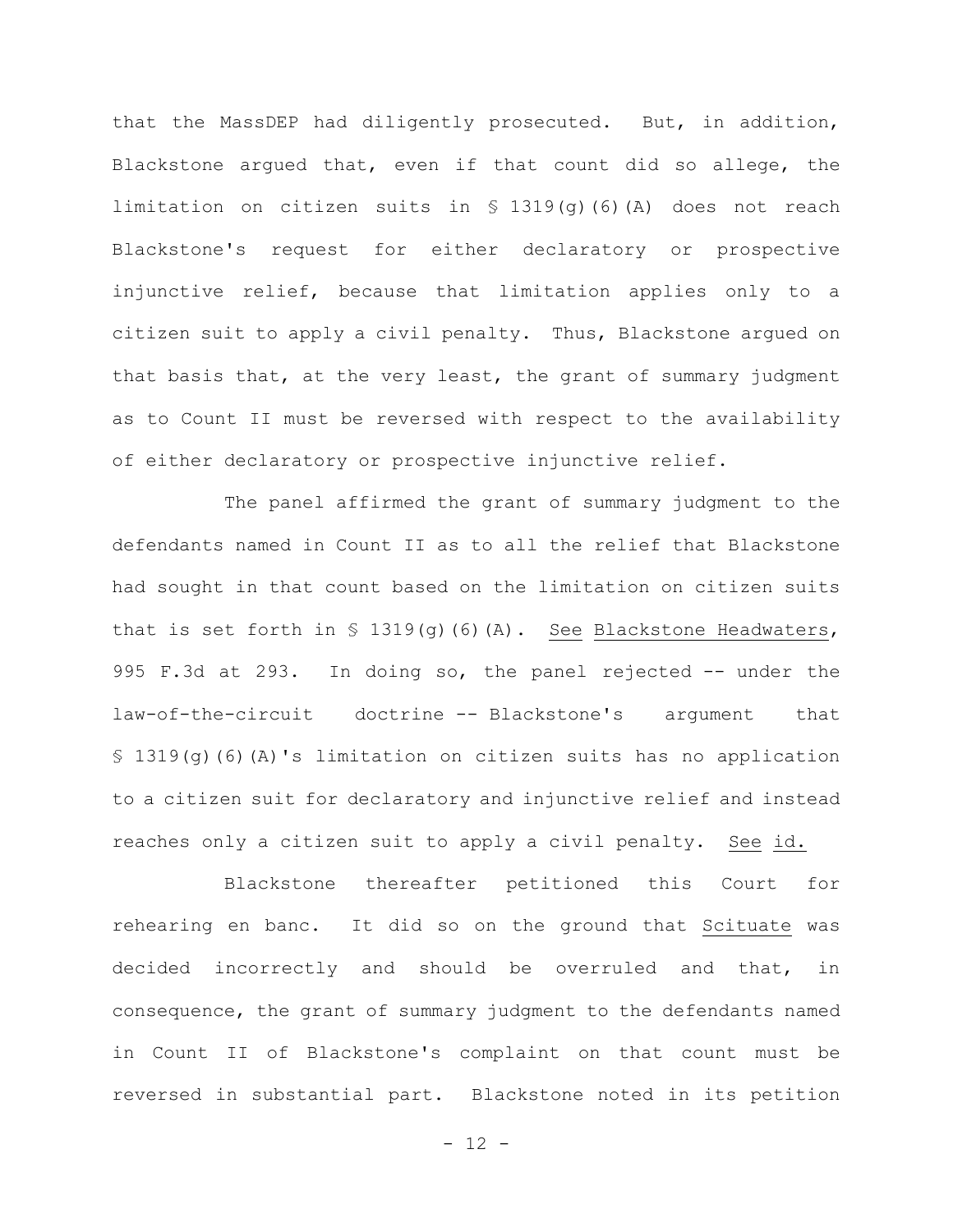that the Tenth Circuit had ruled after Scituate that § 1319(g)(6)(A) does not apply to a citizen suit that seeks declaratory or prospective injunctive relief for an ongoing violation of the CWA and instead applies only to a citizen suit that seeks to apply a civil penalty. See Paper, Allied-Indus., Chem. & Energy Workers Int'l Union v. Cont'l Carbon Co., 428 F.3d 1285, 1300 (10th Cir. 2005).<sup>3</sup>

We issued an order that requested that the defendants named in the two counts of Blackstone's complaint respond to Blackstone's petition. Shortly thereafter, we invited the United States to offer its views as to whether  $\frac{1}{2}$  1319(q)(6)(A) applies to a citizen suit that seeks declaratory or injunctive relief. The United States filed an amicus brief in support of Blackstone's petition that contended that Scituate was decided incorrectly and that  $\frac{1319(q)}{6}$  (6)(A) does not apply to a citizen suit that seeks declaratory and prospective injunctive relief for an ongoing violation of the CWA.

We granted Blackstone's petition for rehearing en banc, vacated the panel opinion, and invited the parties to submit supplemental briefing concerning the scope of § 1319(q)(6)(A)'s limitation on citizen suits. We received supplemental briefing

<sup>&</sup>lt;sup>3</sup> Blackstone asserted in its petition in a footnote that, in the event the petition were granted, it also would seek the en banc court's reconsideration of whether § 1319(g)(6)(A)(ii) applies to its request to apply civil penalties to the defendants.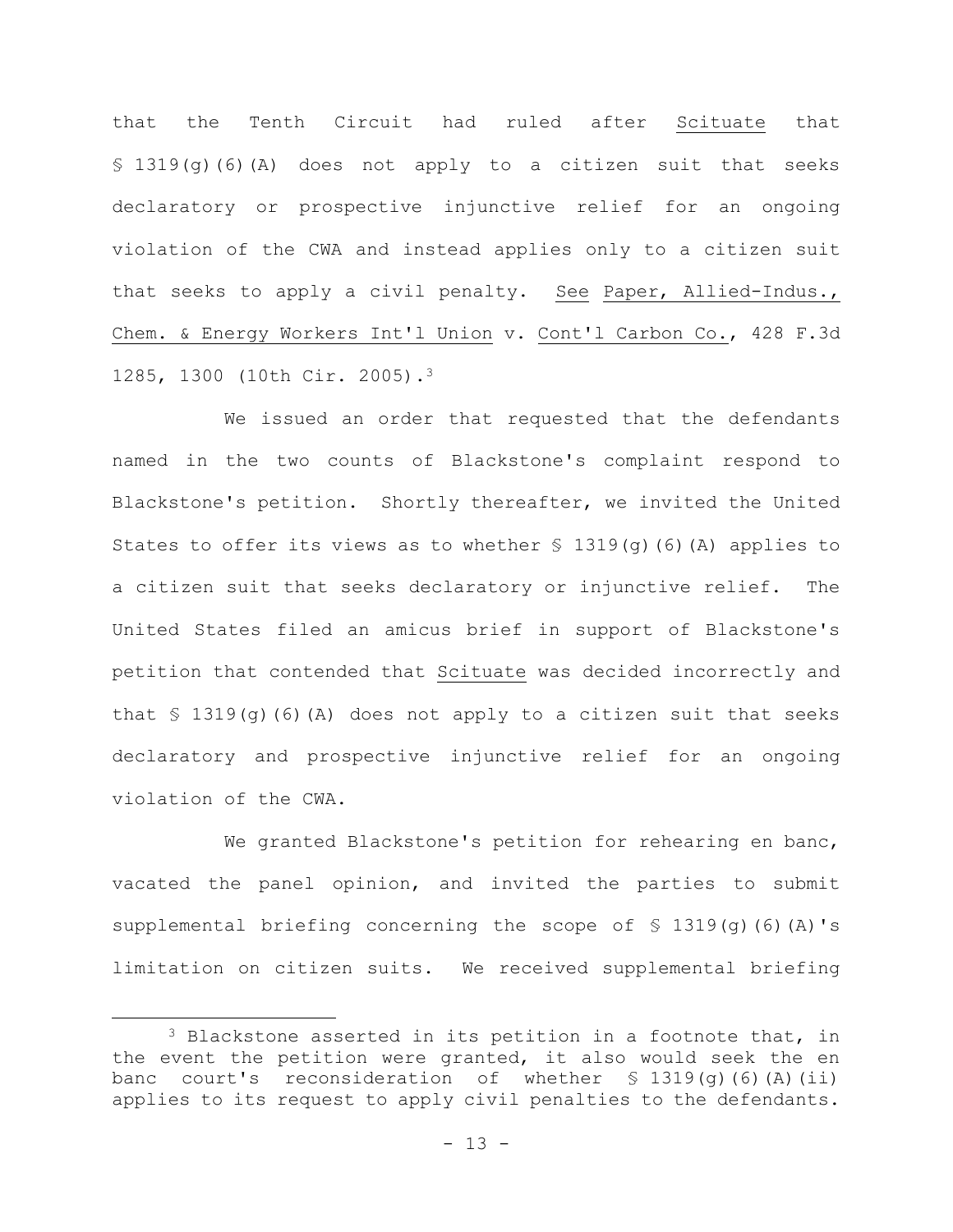from the parties as well as briefs from amici, including the United States and the Commonwealth of Massachusetts.

## **II.**

Blackstone concedes that § 1319(g)(6)(A) precludes a citizen suit that seeks to apply a "civil penalty" for a CWA violation when the prerequisites for triggering that limitation on such a suit are satisfied. Blackstone contends, however, that the limitation has no application to a citizen suit for prospective injunctive and declaratory relief to redress an ongoing violation of the CWA and that Scituate erred in holding otherwise. Blackstone argues that this is so because a citizen suit for such relief is not a "civil penalty action" within the meaning of § 1319(g)(6)(A). Reviewing this question of statutory interpretation de novo, see Atlantic Fish Spotters Ass'n v. Daley, 205 F.3d 488, 490 (1st Cir. 2000), we agree with Blackstone.

### **A.**

The relevant portion of  $\S$  1319(g)(6)(A) describes the limitation on citizen suits that the provision establishes as a limitation that applies solely to a "civil penalty action." The standard legal definition of a "penalty" at the time of the passage of § 1319(g)(6)(A) was: "a sum of money which the law exacts payment of by way of punishment for doing some act which is prohibited or for not doing some act which is required to be done." Penalty, Black's Law Dictionary (5th ed. 1979); cf. Penalty,

 $- 14 -$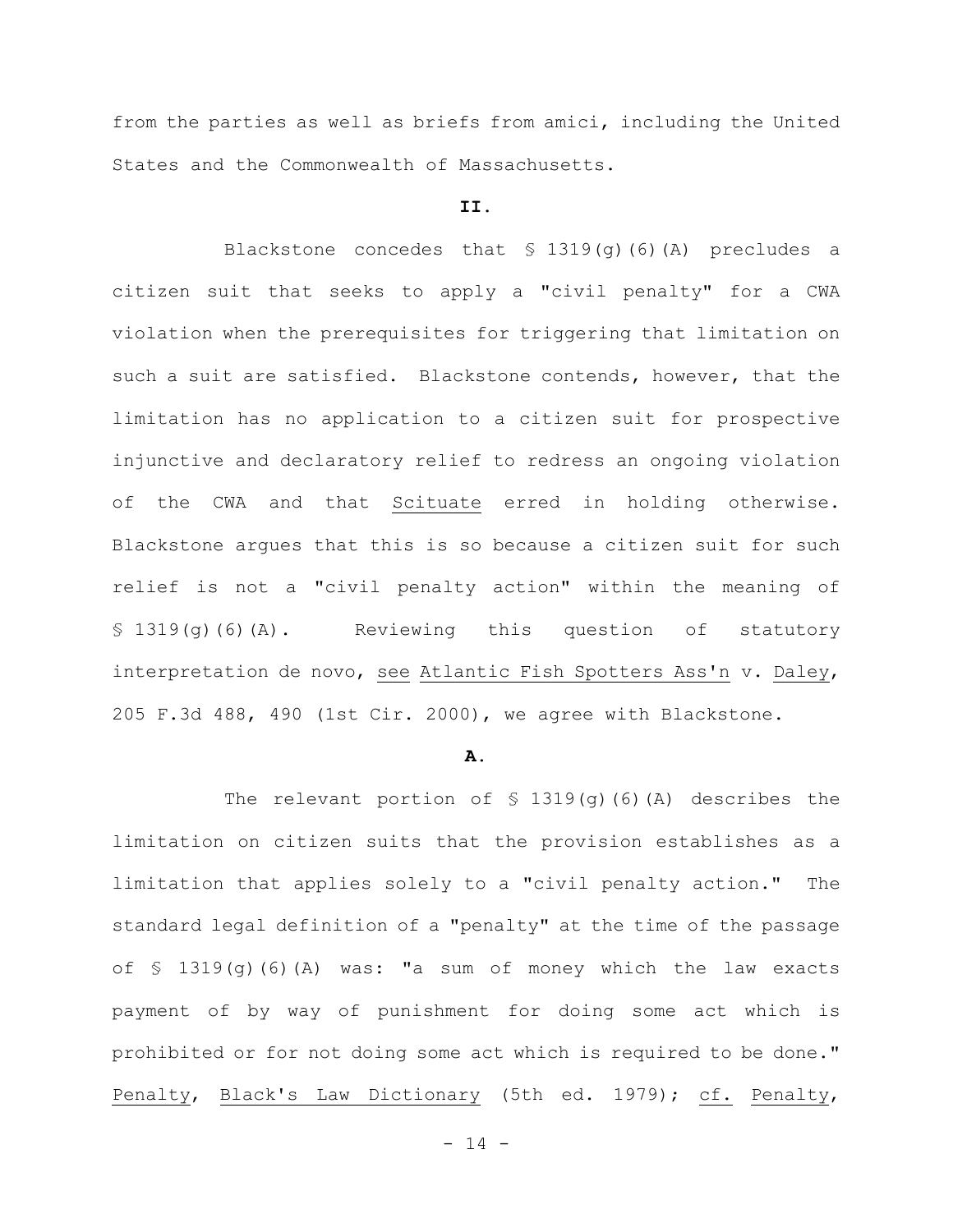Black's Law Dictionary (11th ed. 2019) (defining "penalty" as a "fine assessed for a violation of a statute or regulation"). The word "penalty" was thus defined at that time in terms that would not appear to encompass the kind of relief that a prospective injunction or a declaratory judgment provides. Moreover, the Supreme Court of the United States has long recognized a distinction between civil penalties and equitable remedies, such as declaratory and injunctive relief. See Tull v. United States, 481 U.S. 412, 422 (1987) (construing 33 U.S.C. § 1319(d), which authorizes the levying of civil penalties in a judicial action brought by the EPA, as permitting "[r]emedies intended to punish culpable individuals, as opposed to those intended simply to extract compensation or restore the status quo, [that] were issued by courts of law, not courts of equity"); see also AMG Cap. Mgmt., LLC v. FTC, 141 S. Ct. 1341, 1347 (2021) (noting that "[a]n 'injunction' is not the same as an award of equitable monetary relief").

Thus, it is not evident how the words "civil penalty action" in  $\frac{1}{2}$  1319(q)(6)(A) -- at least when viewed in isolation -- may be squared with Scituate's conclusion that those words refer to an "action" that is for prospective injunctive or declaratory relief for an ongoing violation of the CWA. Neither type of relief would appear to qualify as a "civil penalty." We note, too, that the words "civil penalty" in the phrase "civil

 $- 15 -$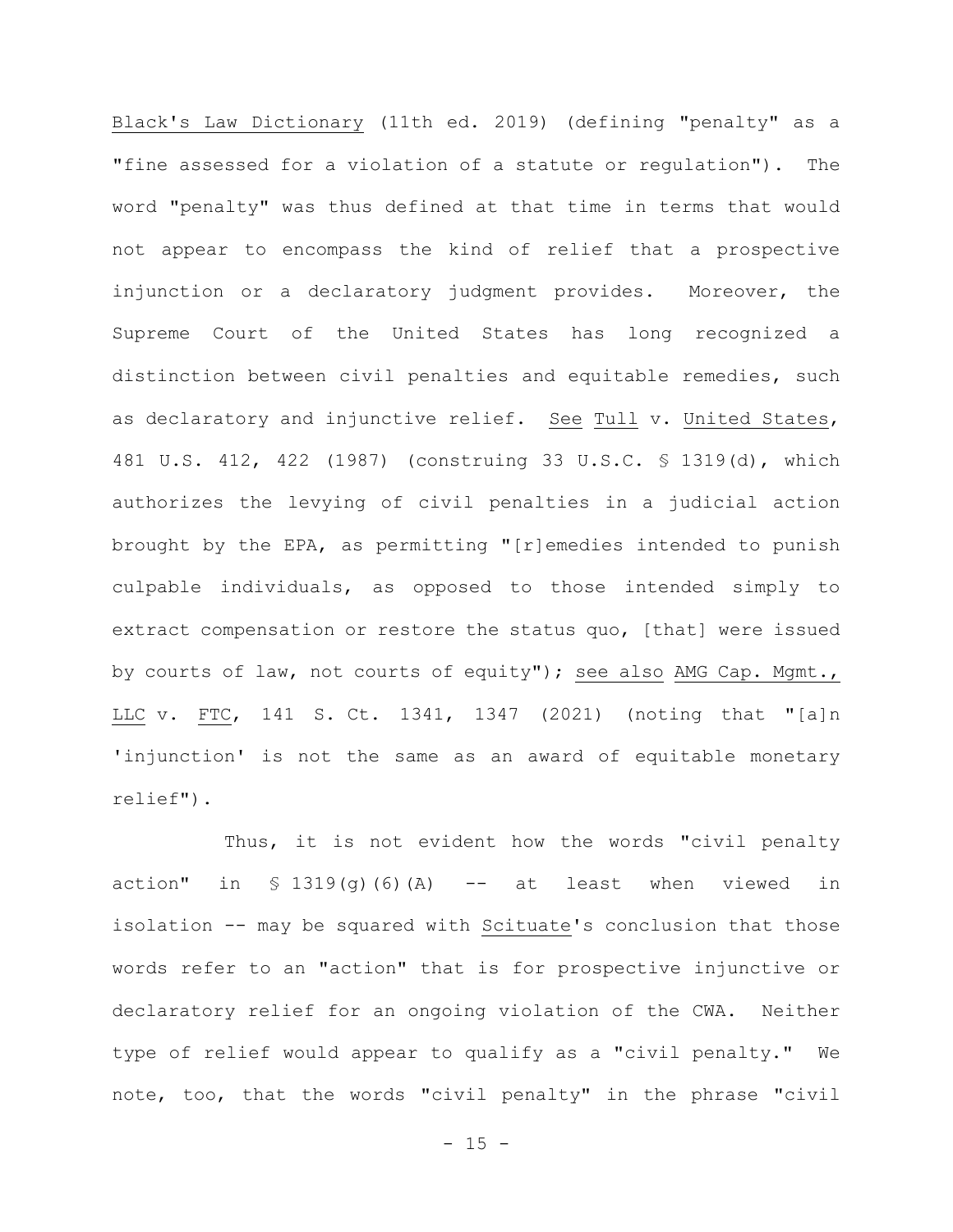penalty action" in § 1319(g)(6)(A) appear to serve no function other than to narrow the range of citizen suits -- and thus "action[s]" -- that the provision precludes. See Duncan v. Walker, 533 U.S. 167, 175 (2001) (noting that courts have a "duty to 'give each word [of a statutory provision] some operative effect' where possible" (quoting Walters v. Metro. Ed. Enters., Inc., 519 U.S. 202, 209 (1997))).

Of course, we must consider the phrase "civil penalty action" in  $S$  1319(g)(6)(A) in the context of the statute as a whole and not in isolation. See Goncalves v. Reno, 144 F.3d 110, 127 (1st Cir. 1998) (citing Robinson v. Shell Oil Co., 519 U.S. 337, 341 (1997)). But, the use of that wider lens does not change the picture.

Section 1319(b) authorizes the EPA to "commence a civil action for appropriate relief, including a permanent or temporary injunction." Section 1319(d) then separately authorizes a court to impose "civil penalties" in an action brought by the EPA. In addition,  $\frac{1}{2}$  1319(q)(6)(A) makes plain that if one of the conditions set forth in subsections  $(i) - (iii)$  of that provision is met, the EPA is precluded from initiating a "civil penalty action" under § 1319(d). Notably, though, while § 1319(g)(6)(A) makes express reference to the preclusion of a "civil penalty action" by the EPA, that provision does not make any reference to  $\frac{1}{5}$  1319(b).

 $- 16 -$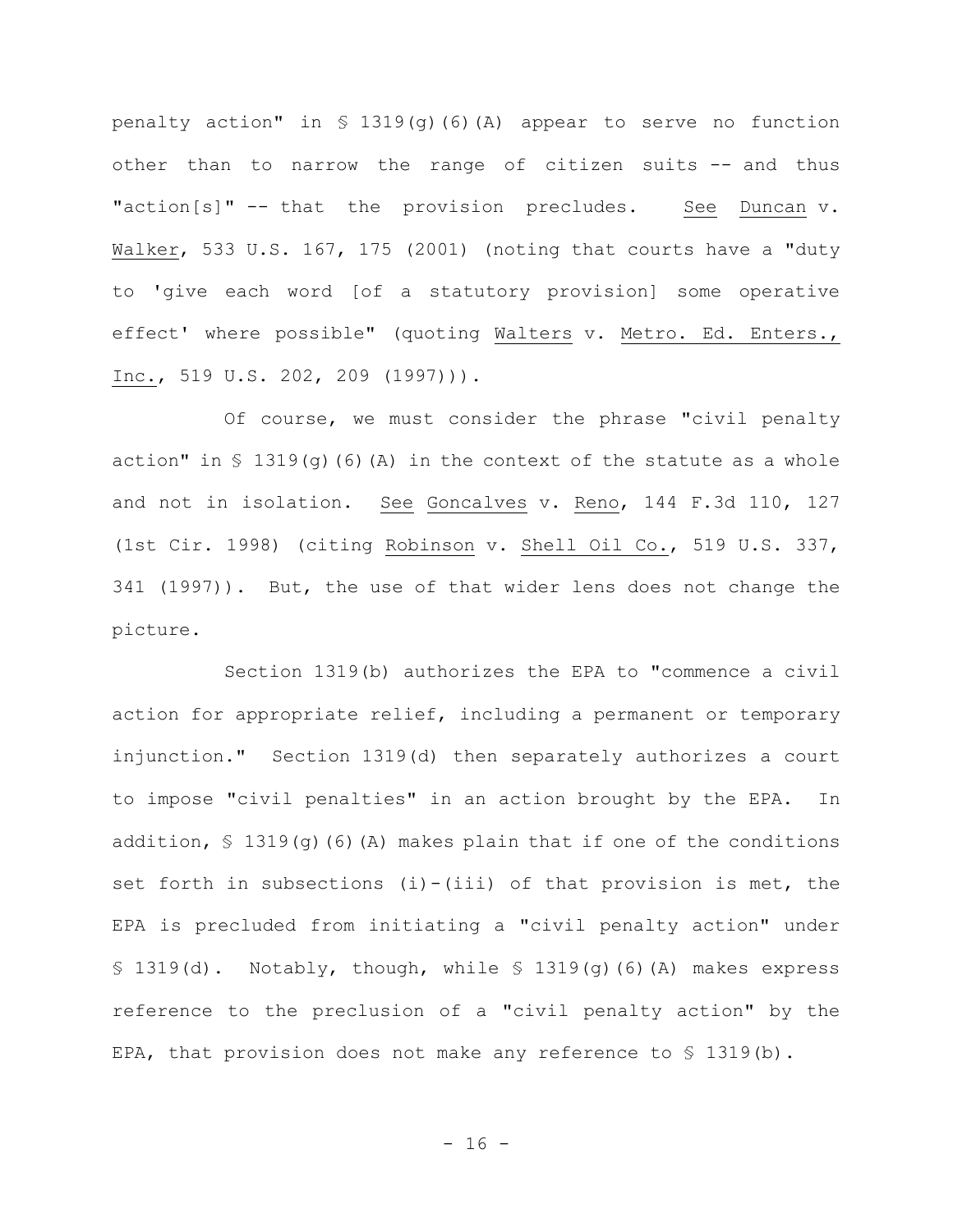It is apparent, therefore, that, at least with respect to the Administrator of the EPA's enforcement authority, § 1319(g)(6)(A) treats an "action" to assess a "civil penalty" as an "action" that is distinct from a "civil action" that seeks an "injunction." The "authority" to enforce the substantive provisions of the CWA to which § 1319(g)(6)(A) refers includes, after all, the "authority" of the Administrator of the EPA to "commence a civil action" for "a permanent or temporary injunction." See 33 U.S.C. § 1319(b). That being so, it is hard to see how, textually, a "civil penalty action" in  $\frac{1}{5}$  1319(g)(6)(A) may be read to refer to an "action" for prospective injunctive relief when the "action" is brought as a citizen suit under § 1365(a)(1). Cf. Ratzlaf v. United States, 510 U.S. 135, 143 (1994) ("A term appearing in several places in a statutory text is generally read the same way each time it appears.").

Similarly,  $\$ 1319(q)$ (6)(B) provides that "[t]he limitations contained in [§ 1319(g)(6)(A)] on civil penalty actions under [§] 1365 shall not apply" in certain specified circumstances that are not relevant here. That is significant for present purposes because Congress's use of the words "on civil penalty actions under [§] 1365" in § 1319(g)(6)(B) is most strange if the phrase "civil penalty actions" were intended to refer to all actions under § 1365. If Congress meant to convey that

- 17 -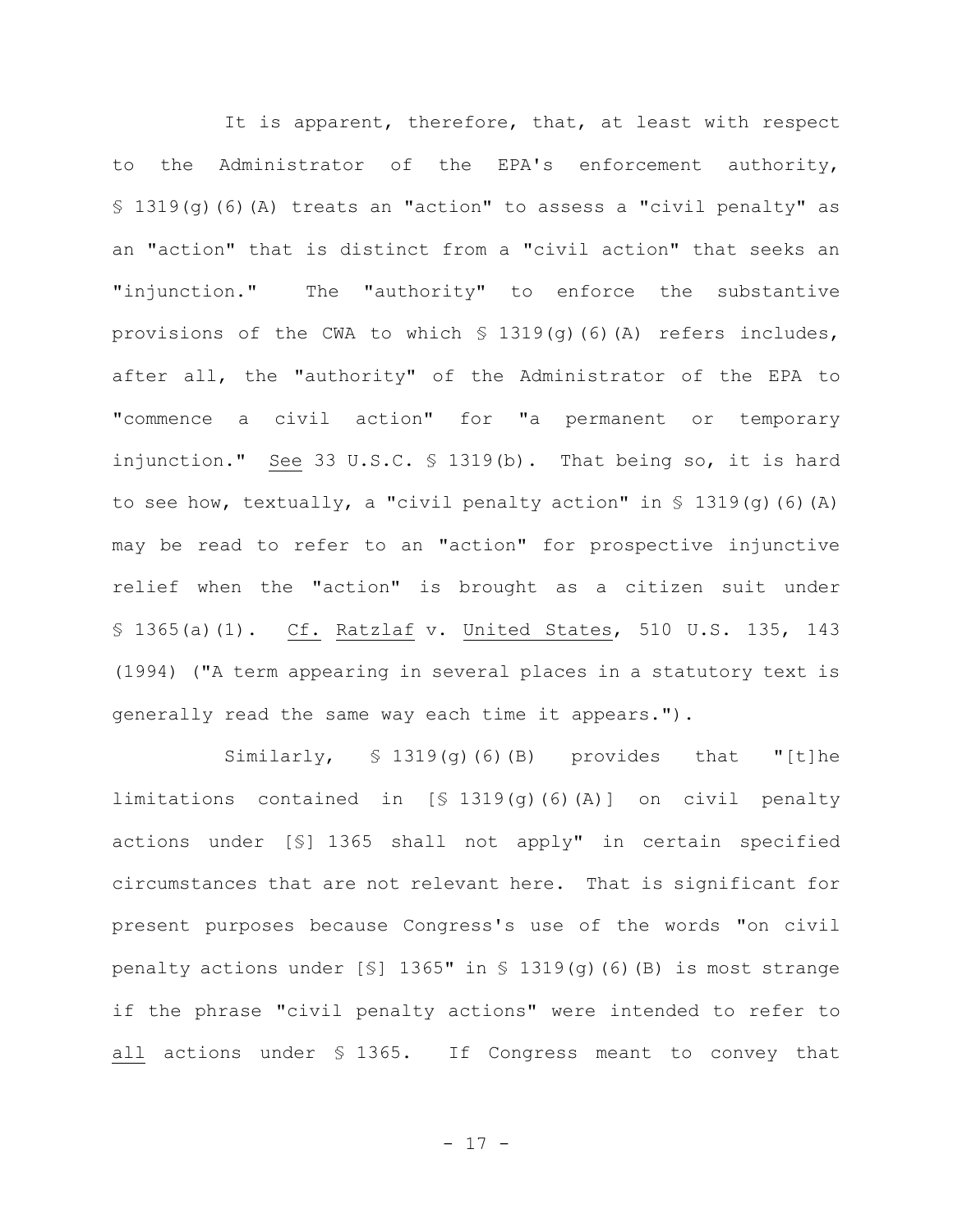meaning, why did Congress not just say, "on actions under [§] 1365"?

Indeed, § 1365 itself underscores the distinction that the text indicates is being drawn in the CWA between a "civil action" and a "civil penalty action" in the CWA. For, while § 1365 addresses any "action" that may be brought as a "citizen suit," § 1365(a)(1) then refers to a limitation that is set forth in § 1319(g)(6)(A), which by its own terms applies only to a "civil penalty action."

Insofar as the legislative history might be thought to be of any relevance here, it does not suggest a different understanding of the limitation on citizen suits that is at issue. But cf. Milner v. Dep't of Navy, 562 U.S. 562, 572 (2011) ("We will not take the opposite tack of allowing ambiguous legislative history to muddy clear statutory language."). It shows that the House in the 99th Congress proposed text that would have amended § 1365(b) to include, as an additional basis for precluding a § 1365(a) citizen suit, "the Administrator or [a] State['s] . . . commence[ment] and . . . diligent[] pursui[t] . . . of a civil penalty under [33 U.S.C. § 1319(g)]," Water Quality Renewal Act of 1985, H.R. 8, 99th Cong. § 24(b) (1985); see also H.R. Rep. No. 99-1004, at 136 (noting that the proposed limitation would have provided "that no action can be commenced by a citizen" if the Administrator or a State was pursuing an action for the same

- 18 -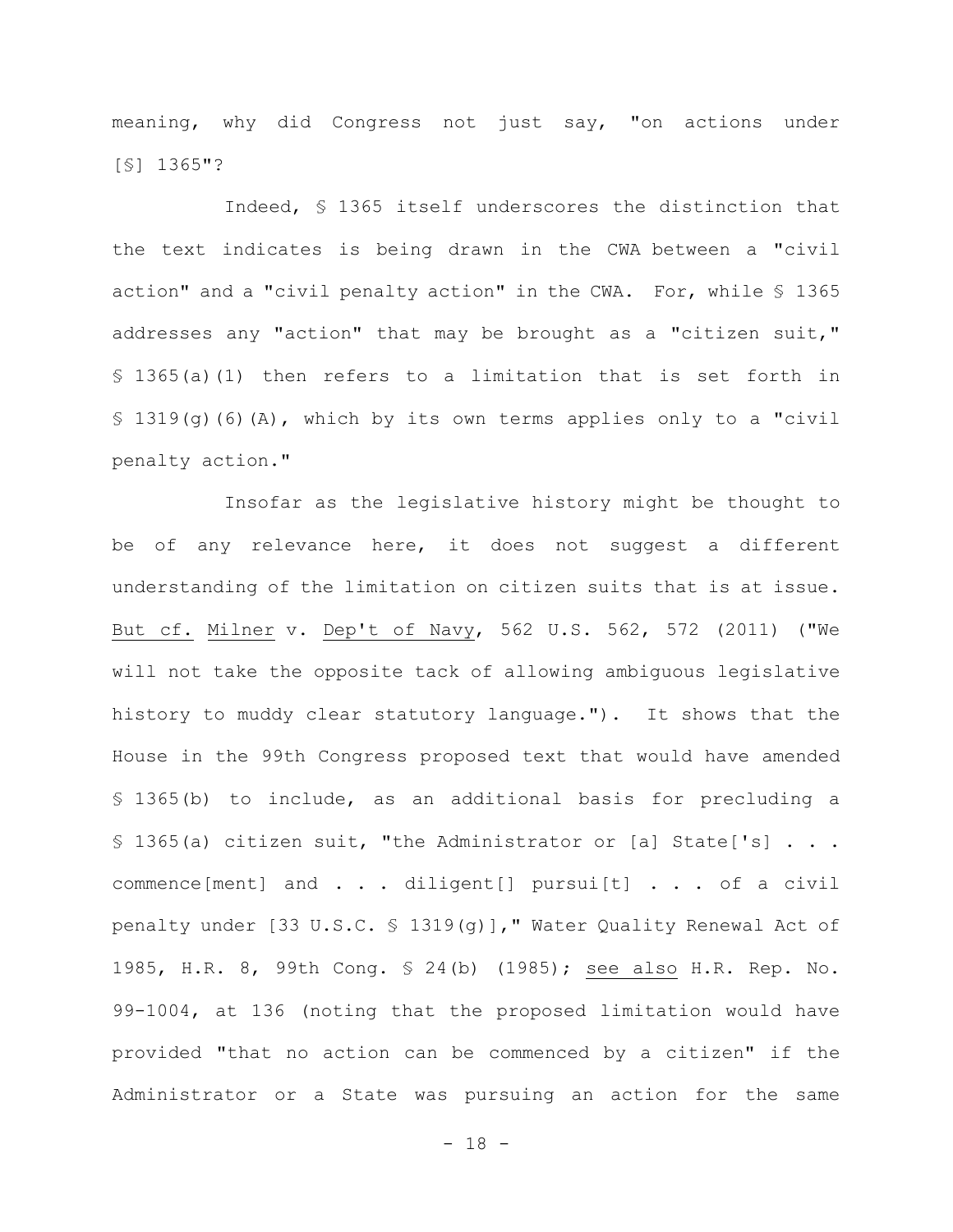violation). But, the Senate, in that same Congress, proposed text for a limitation on citizen suits that referred to a "civil penalty action" to address "[t]he potential for overlap between citizen enforcement and administrative penalties." S. Rep. No. 99-50, at 28 (1985). The Senate Report further explained that the resulting limitation on "civil penalty action[s]" "would not apply to . . . an action seeking relief other than civil penalties (e.g., an injunction or declaratory judgment)." Id. Thus, it is significant that the 100th Congress in enacting the limitation at issue included the Senate's "civil penalty action" language rather than the language from the House's earlier proposed amendment. Compare Clean Water Act Amendments of 1985, S. 1128, 99th Cong. § 109(d) (1985) ("[A]ny violation with respect to which the Administrator has commenced and is diligently prosecuting an action . . . shall not be the subject of a civilian penalty action under section . . .  $[1365]$  of this Act."); with 33 U.S.C. § 1319(q)(6)(A).

#### **B.**

Scituate does not take direct issue with any of the textual analysis of § 1319 that we have set forth above. Indeed, Scituate acknowledges that if the phrase "civil penalty action" as used in  $\$ 1319(g)$  (6) (A) were read "literal[ly]," then it would exclude from the scope of the limitation on citizen suits that § 1319(g)(6)(A) sets forth an action for declaratory or prospective injunctive relief for an ongoing CWA violation. See

- 19 -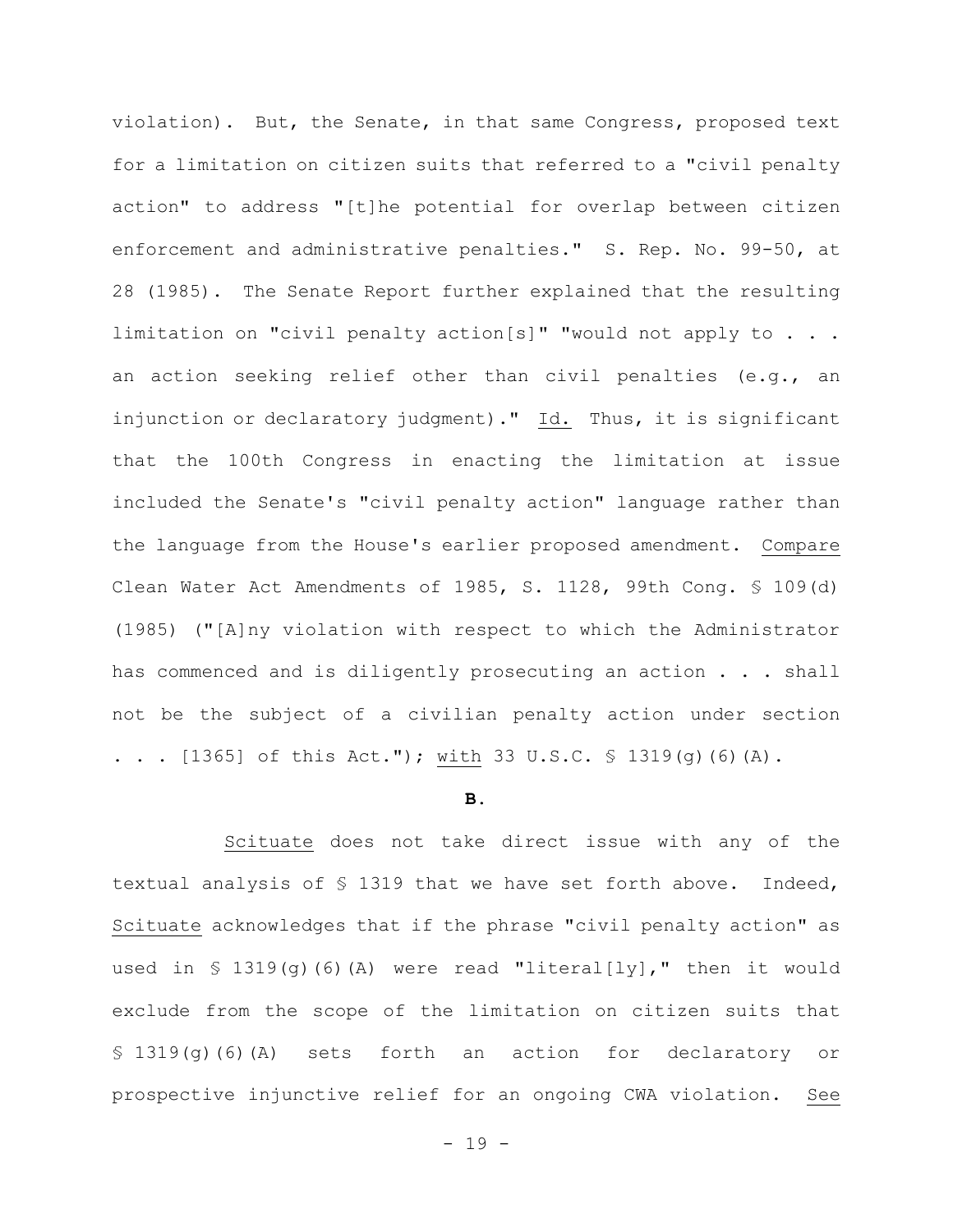Scituate, 949 F.2d at 558. Scituate also does not refer to the legislative history that we have just reviewed. Nonetheless, Scituate rejects what it terms a "literal" reading of the statutory text. It does so "[b]ased on both the policy considerations regarding civil actions under [§ 1365] emphasized by both the Supreme Court and Congress and the fact that [§ 1365] fails to differentiate civilian penalty actions from other forms of civilian relief." Id. at 557.

Scituate notes in doing so that § 1365 "does not differentiate civilian penalty actions from other civilian actions, such as those seeking injunctive relief" and instead "simply provides civilians with a general grant of jurisdiction for all remedies available." Id. at 557-58. Scituate adds that while "civilian penalty actions are not set forth separately in [§ 1365,] . . . they are in the sections of the [CWA] detailing governmental enforcement actions." Id. at 558. Scituate then concludes based on these observations that "[t]his distinction suggests to us a common base supporting the entire scope of civilian enforcement actions brought under [§ 1365]." Id.

With that construction of the scope of § 1365(a) in place, Scituate proceeds to emphasize that the Supreme Court, in describing the scope of § 1365's authorization of citizen suits in Gwaltney of Smithfield, Ltd. v. Chesapeake Bay Foundation, Inc., 484 U.S. 49 (1987), noted the "commonality" between actions to

 $- 20 -$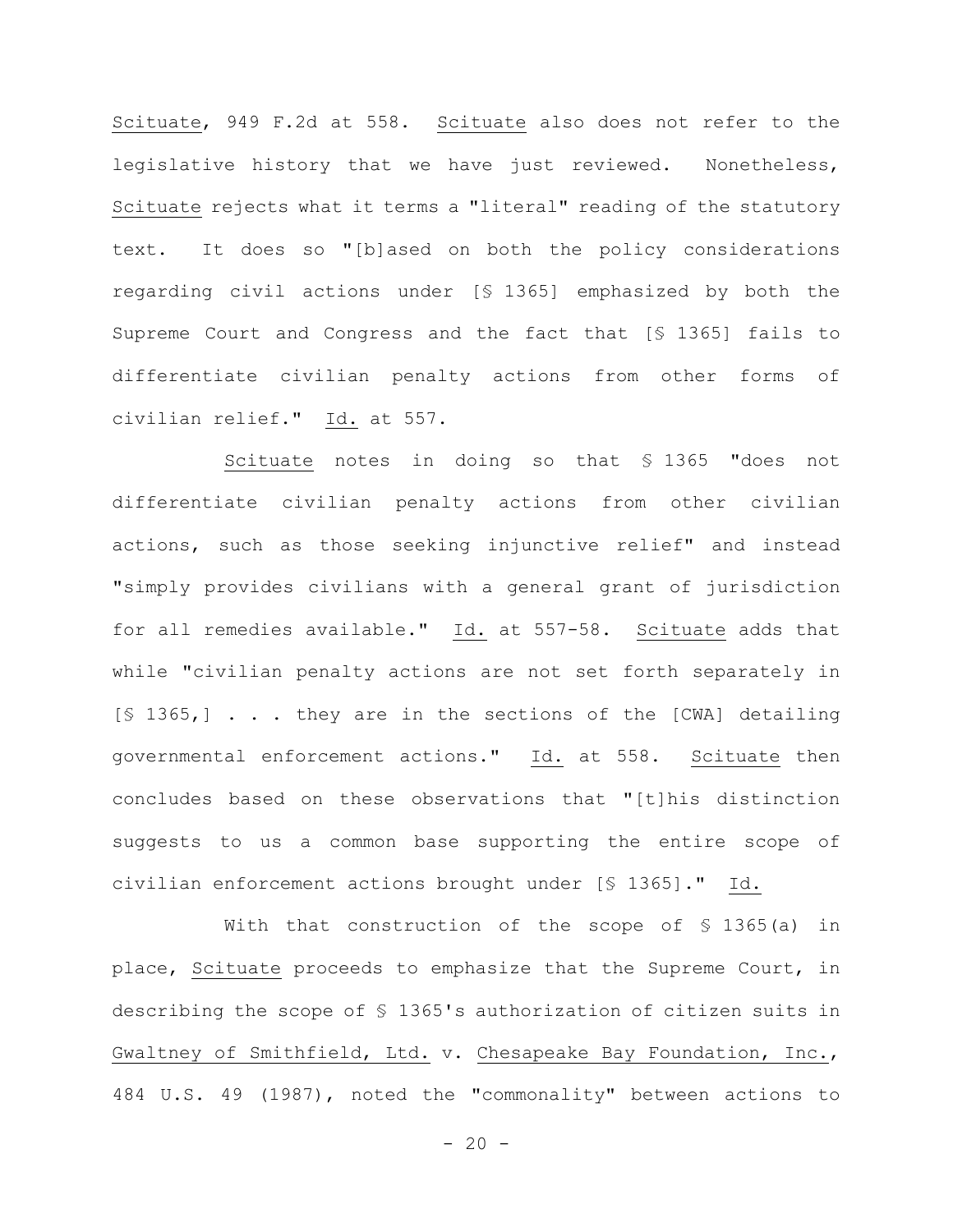apply civil penalties and actions to obtain other types of relief. See Scituate, 949 F.2d at 558 ("The citizen suit provision suggests a connection between injunctive relief and civil penalties that is noticeably absent from the provision authorizing agency enforcement." (quoting Gwaltney, 484 U.S. at 58)). And, Scituate reasons from there that

> [T]he statutory language suggesting a link between civilian penalty and injunctive actions, considered in light of the Gwaltney opinion's language outlining the supplemental role that the citizen's suit is intended to play in enforcement actions, leads us to believe that the  $[$ 1319(g) (6) (A)]$  bar extends to all citizen actions brought under [§ 1365(a)], not merely civil penalties.

## Id.

In so concluding, Scituate deems it significant that "[b]oth . . . Congress and the Supreme Court have recognized . . . that the primary responsibility for enforcement of [the CWA] rests with the government," that citizen suits are "intended to supplement rather than supplant this primary responsibility," and "that citizen suits are only proper if the government fails to exercise its enforcement responsibility." Id. Scituate thus concludes that it is "inconceivable" that Congress would have intended for the bar in  $\frac{1319(9)}{6}$  (6)(A) to apply only to a "civil penalty action" because "if the limitation of civilian suits is to have any beneficial effect on enforcement of clean water legislation, the [bar] must cover all civil actions." Id. And

 $- 21 -$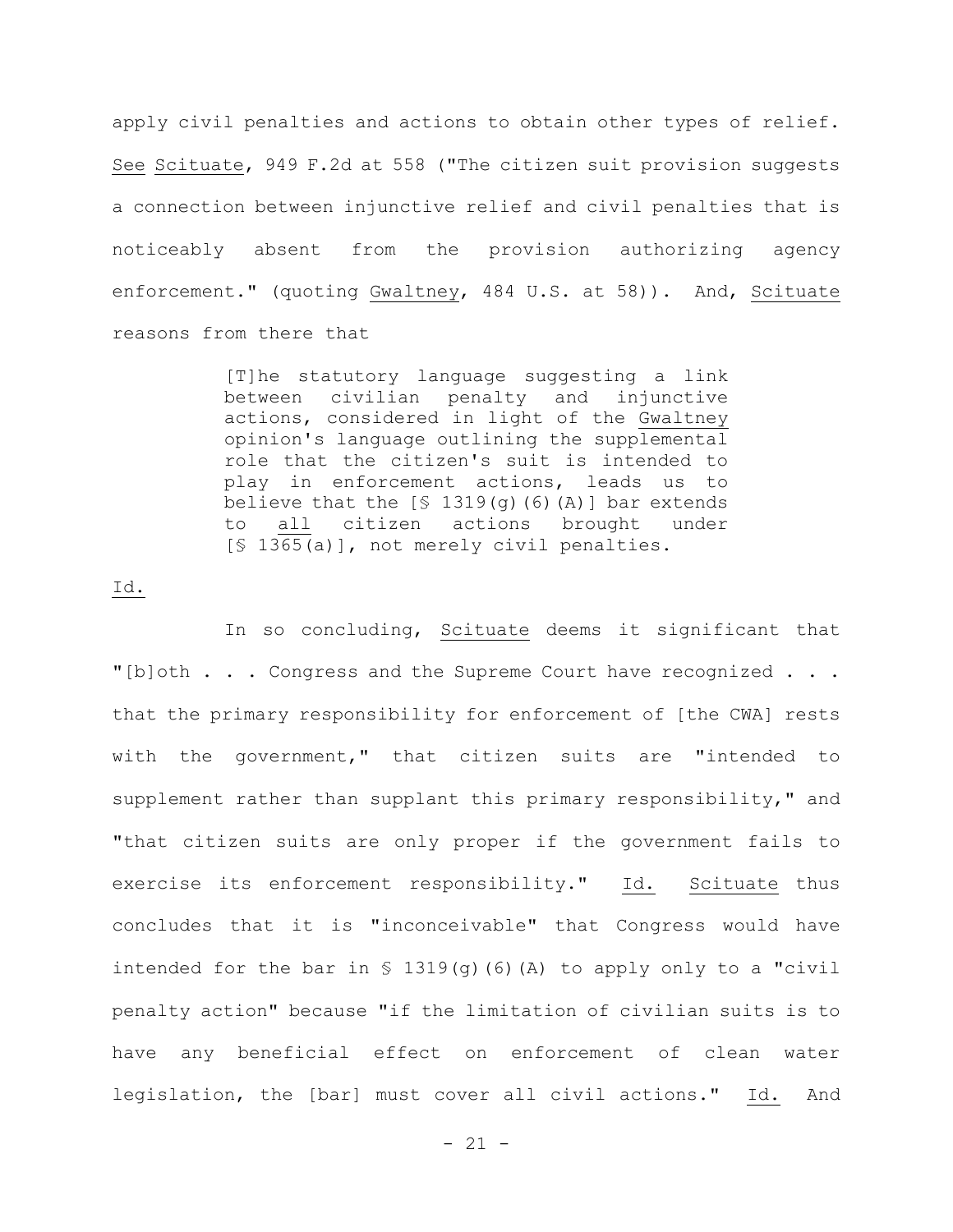so, Scituate holds, after invoking the absurdity canon, see Green v. Bock Laundry Mach. Co., 490 U.S. 504, 527 (1989) (Scalia, J., concurring), that § 1319(g)(6)(A) could not be read literally insofar as the "literal" meaning of "civil penalty action" in  $$ 1319(q)$  (6)(A) is at odds with a construction of that provision that would bar actions for injunctive or declaratory relief. For, according to Scituate, "it would be absurd" to construe § 1319(g)(6)(A) in a manner that "would lead to deferring to the primary enforcement responsibility of the government only where a penalty is sought in a civilian action, as if the policy considerations limiting civilian suits were only applicable within that context." 949 F.2d at 558.

We need not decide whether there might be a case in which the absurdity canon could be applied in the face of statutory text and legislative history as seemingly clear in yielding a statute's meaning as the text and legislative history here. For, even if such a case might exist, this case is not that case.

It would not be absurd to construe  $\S$  1319(q)(6)(A) to permit citizen suits for declaratory and prospective injunctive relief when no governmental enforcement action in court is underway. "Citizen suits are," as a general matter, "an important supplement to government enforcement of the Clean Water Act, given that the government has only limited resources to bring its own enforcement actions." Atl. States Legal Found., Inc. v. Tyson

 $- 22 -$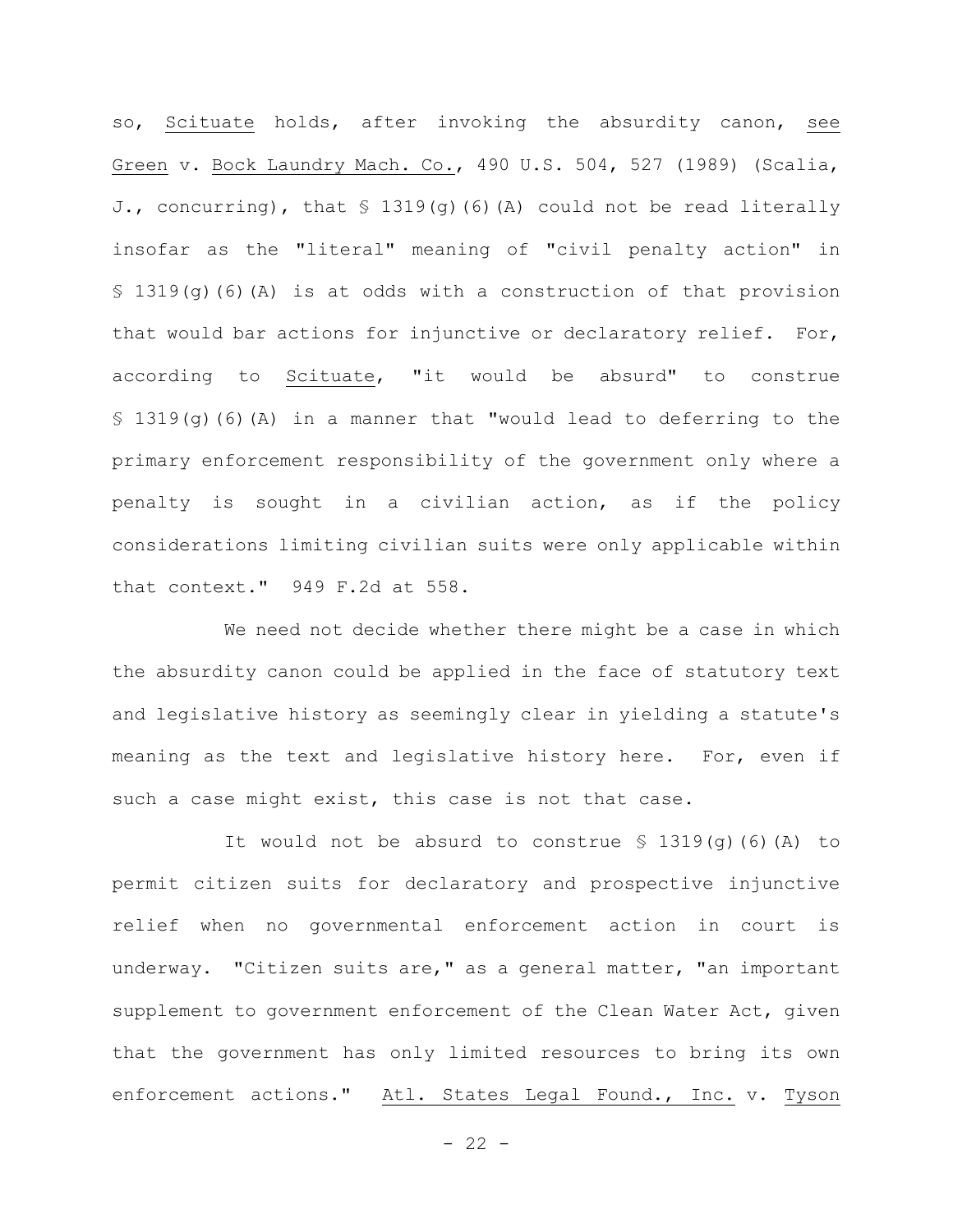Foods, Inc., 897 F.2d 1128, 1136 (11th Cir. 1990). And, allowing those suits to proceed even when the government has undertaken administrative enforcement action is itself hardly absurd, given that "[a] court which entertains a citizen action for injunctive relief can manage the action so as to ensure that the diligently pursued State enforcement action will dominate and that the [defendant] will not be whipsawed by multiple actions." Coal. for a Liveable W. Side, Inc. v. N.Y.C. Dep't of Env't Prot., 830 F. Supp. 194, 197 (S.D.N.Y. 1993); see, e.g., Sierra Club v. City of Colo. Springs, No. 05-cv-01994, 2009 WL 2588696, at \*17 (D. Colo. Aug. 20, 2009) (declining to order permanent injunctive relief in a § 1365 suit where the defendant made a showing that it was complying with orders issued as a result of a state administrative enforcement action and that the defendant's compliance had yielded improvement in the environmental conditions of concern).

Nor is it absurd for Congress to have established what the Tenth Circuit in rejecting Scituate's construction of § 1319(g)(6)(A) described as a "two-tiered claim preclusion scheme," Allied-Indus., 428 F.3d at 1298, under which "[t]he broadest preclusion exists when a state commences and diligently prosecutes a court action to enforce [CWA] standard[s]" and a "narrower preclusion exists when the state does something less than judicial enforcement," id. (citing the provision in 33 U.S.C. § 1365(b)(1)(B) that applies when a state has pursued a judicial

 $- 23 -$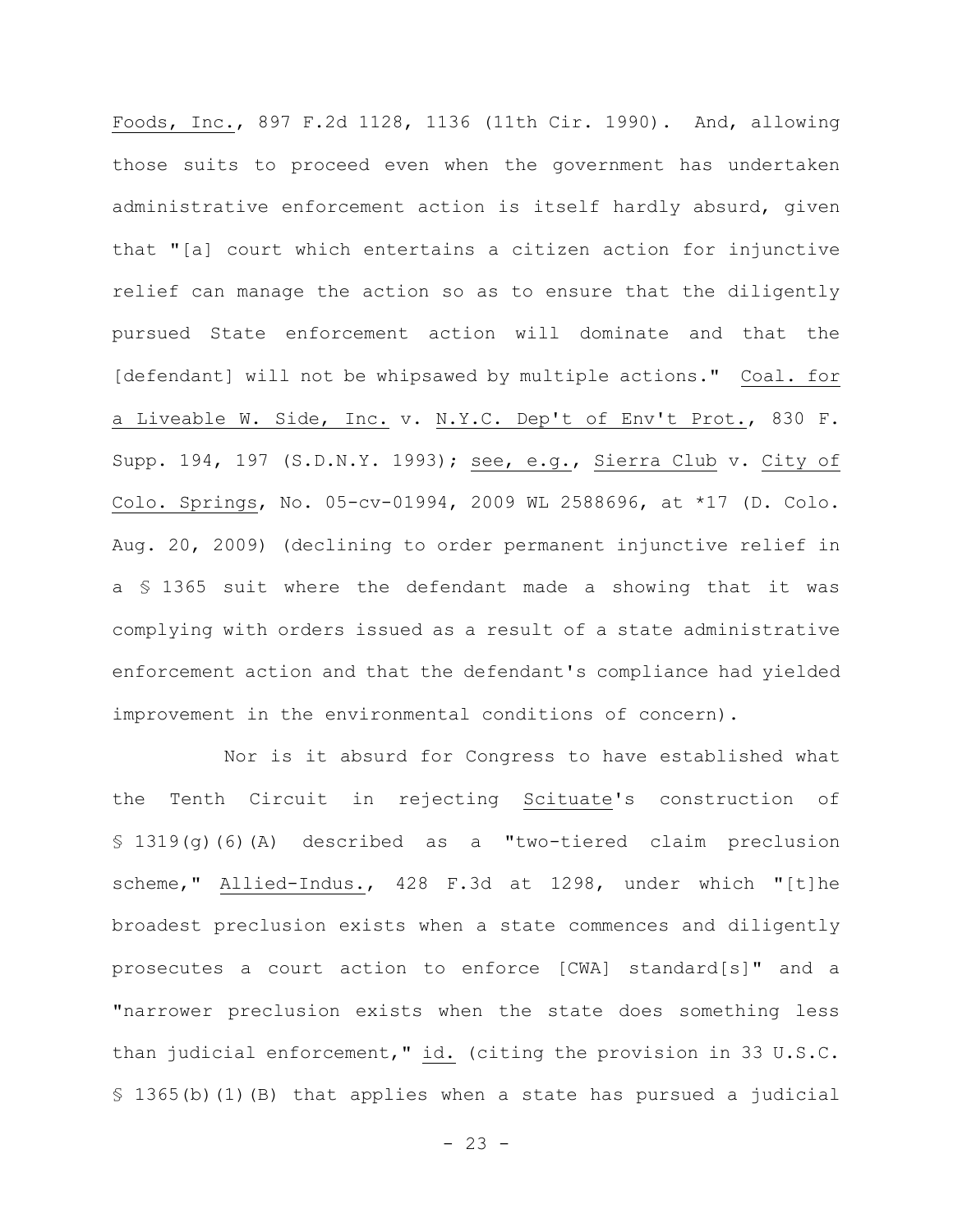action). That framework ensures that citizen suits are precluded regardless of the relief sought only when the government seeks judicial enforcement rather than administrative action.

True, the Eighth Circuit came to the same outcome as Scituate, and it did so after Scituate was on the books. See Ark. Wildlife Fed'n v. ICI Americas, Inc., 29 F.3d 376, 377 (8th Cir. 1994). But, the Eighth Circuit did not suggest in reaching that outcome that the text of  $\frac{1319}{q}$  (6)(A) provided any support for construing that provision to apply to actions that are not for a "civil penalty." In addition, the Eighth Circuit did not hold that such a seemingly atextual construction of that provision was justified by the absurdity canon. Id. at 383. Indeed, it expressly disavowed reliance on that canon. Id. It thus concluded only that a reading that would follow the text and the legislative history would be "unreasonable," given the policy consequences of it. See id.

But, as we have seen, Scituate did not itself reach its conclusion on such a basis, because it did invoke the absurdity canon. Nor do we see how we may endorse the Eighth Circuit's reasoning, because, for reasons like those we relied on in rejecting the application of the absurdity canon here to reach the result that Scituate reached, we do not see how it is "unreasonable" for Congress to have made the choice that all the signs that we are supposed to go by indicate that it made.

 $- 24 -$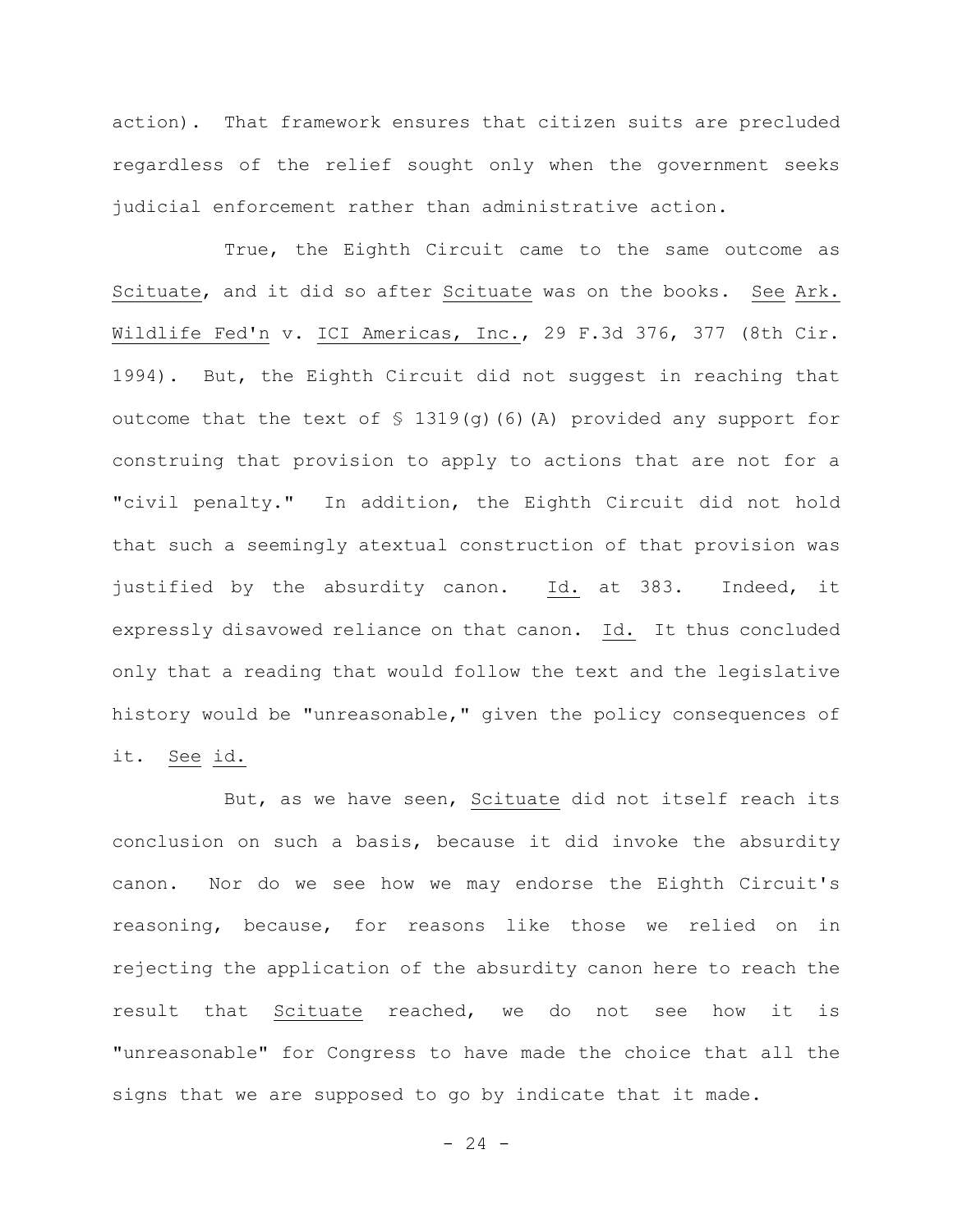Finally, nothing in Gwaltney provides support for Scituate's decision to construe the phrase "civil penalty action" in § 1319(g)(6)(A) to mean, in effect "any action." Gwaltney did not determine the scope of the actions that are subject to  $$ 1319(q)$  (6)(A)'s bar. It thus did not purport to hold that those actions include even ones that are not "civil penalty action[s]." It determined instead only the scope of the violations for which citizen suits under § 1365 may be brought, as it held that such violations had to be ongoing ones and could not be for "wholly past" violations. See 484 U.S. at 67; see also Allied-Indus., 428 F.3d at 1299.<sup>4</sup>

<sup>&</sup>lt;sup>4</sup> The defendants do separately contend that, per Crowe v. Bolduc, 365 F.3d 86 (1st Cir. 2004), we should exercise our discretion to apply our ruling that § 1319(g)(6)(A) does not bar a citizen suit for declaratory or injunctive relief to this case only prospectively, given that it results in our overturning this Circuit's prior construction of that provision. But, Crowe concerned a change in our precedent that shortened the time for making a filing to recoup money owed. Id. at 94-95. Thus, the application of that change in our precedent to the parties in the pending case would have rendered the filing that had been made in that case to secure those funds untimely, even though that filing had been made in reliance on our prior precedent. Id. Here, by contrast, the change in our precedent affects only the forms of relief that will be available to the plaintiff against the defendants to redress prospectively any of their ongoing statutory violations. That is significant because, as the defendants acknowledge, our rulings presumptively apply to pending cases, see James B. Beam Distilling Co. v. Georgia, 501 U.S. 529, 534-35 (1991), and we see no basis for -- and the defendants identify no authority supporting -- our departing from that ordinary approach here, given that our application of our decision overruling Scituate to this pending case affects only how the plaintiff may redress on a prospective basis any ongoing violation of law by the defendants.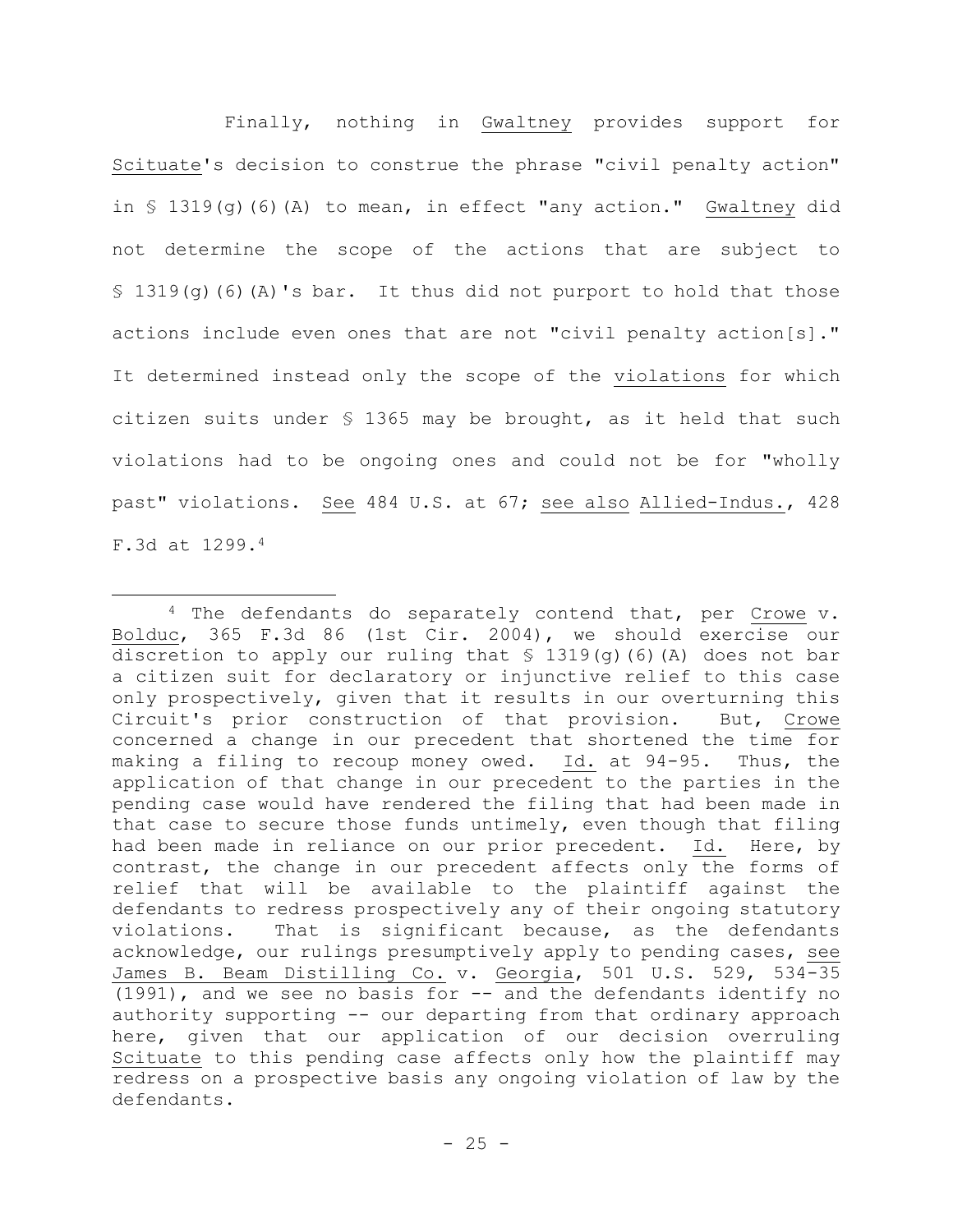That conclusion provides no support for a construction of "civil penalty action" that would encompass an action that is not for a "civil penalty." In fact, if anything, Gwaltney supports the opposite conclusion, because it treats § 1319(d)'s use of the term "civil penalties" as if it does not refer to prospective injunctive or declaratory relief. See 484 U.S. at 58 (citing Tull, 481 U.S. at 425). In other words, Gwaltney appears to acknowledge that an "action" for a "civil penalty" -- or, otherwise put, "a civil penalty action" -- is not an action for declaratory or prospective injunctive relief from an ongoing CWA violation.

#### **C.**

For the reasons set forth above, we must reverse the grant of summary judgment to the defendants on Count II of Blackstone's complaint, insofar as that grant of summary judgment pertains to Blackstone's request for declaratory and injunctive relief. We see no basis, however, for overturning the grant of summary judgment to the defendants on Count II of Blackstone's complaint with respect to Blackstone's request to apply a "civil penalty" to them. And that is so because we agree with -- and hereby incorporate as our own -- the reasoning that is set forth in the now-vacated panel opinion in this case that addresses that aspect of the District Court's ruling granting summary judgment on that count of Blackstone's complaint. See Blackstone Headwaters, 995 F.3d at 281-92.

 $- 26 -$